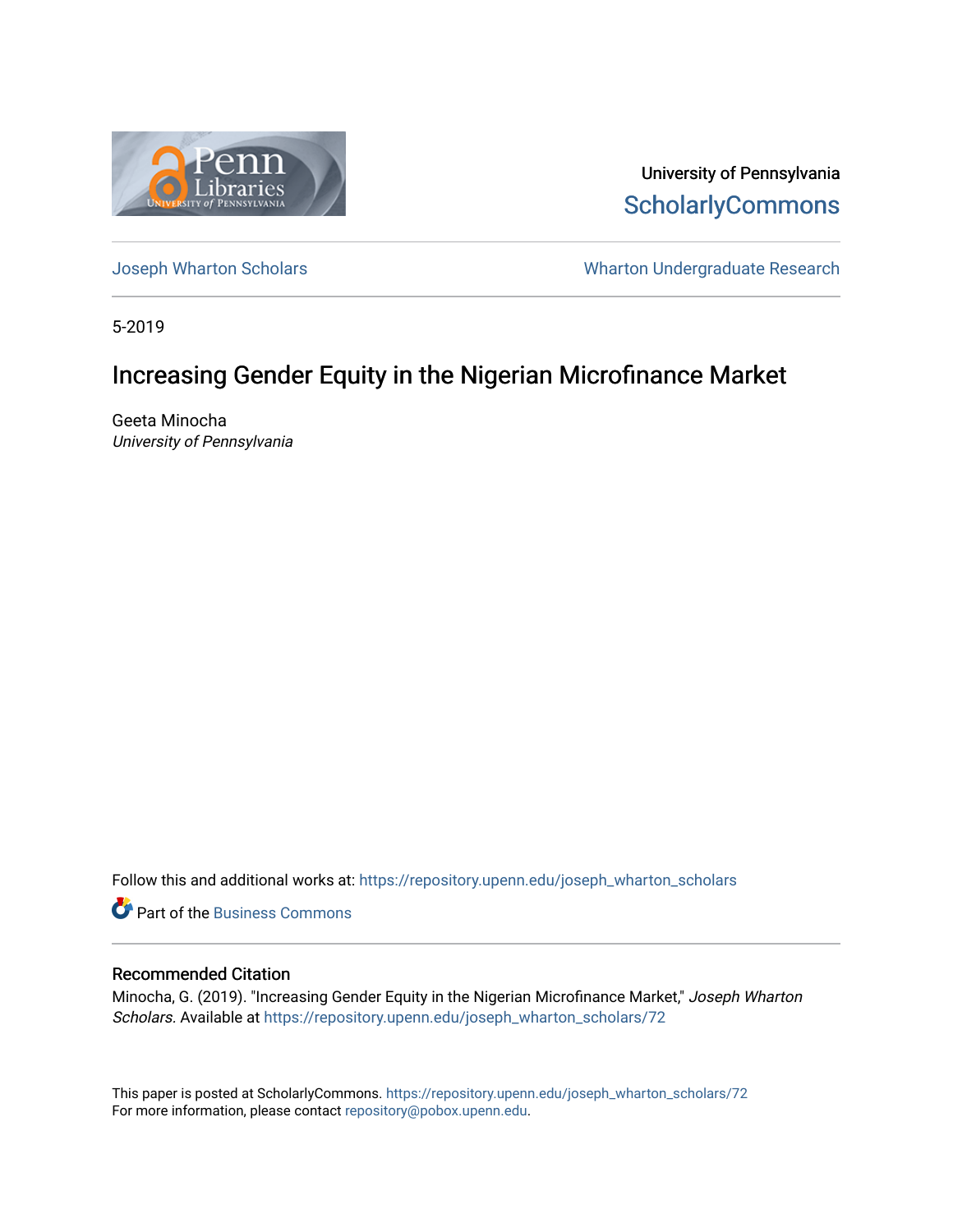# Increasing Gender Equity in the Nigerian Microfinance Market

## Abstract

Female microcredit recipients are more likely to productively apply loans and less likely to default. In the Nigerian market, however, studies have revealed stark gender disparities in both loan approval rates and mean loan amount. This paper uses reported data from FY2015-FY2019 from all licensed microfinance institutions (MFIs) to assess the importance of four structural components of MFIs (total asset value, the existence of nonfinancial women's empowerment services, the percentage of female loan officers, and the percentage of female managers) in lending to women. Data limitations resulted in significant unexplained variance in all statistical models, while also revealing few relationships between the variables and the percent of female borrowers in an institution's portfolio. This work intended to offer recommendations to Nigeria's regulators and MFIs, but concludes that recommendations are not feasible from aggregated data; rather they must be derived from local studies wherein subtle influences may be accounted for.

## Keywords

Microfinance, Nigeria, Female Lending, Women's Empowerment, Sustainability

## **Disciplines**

Business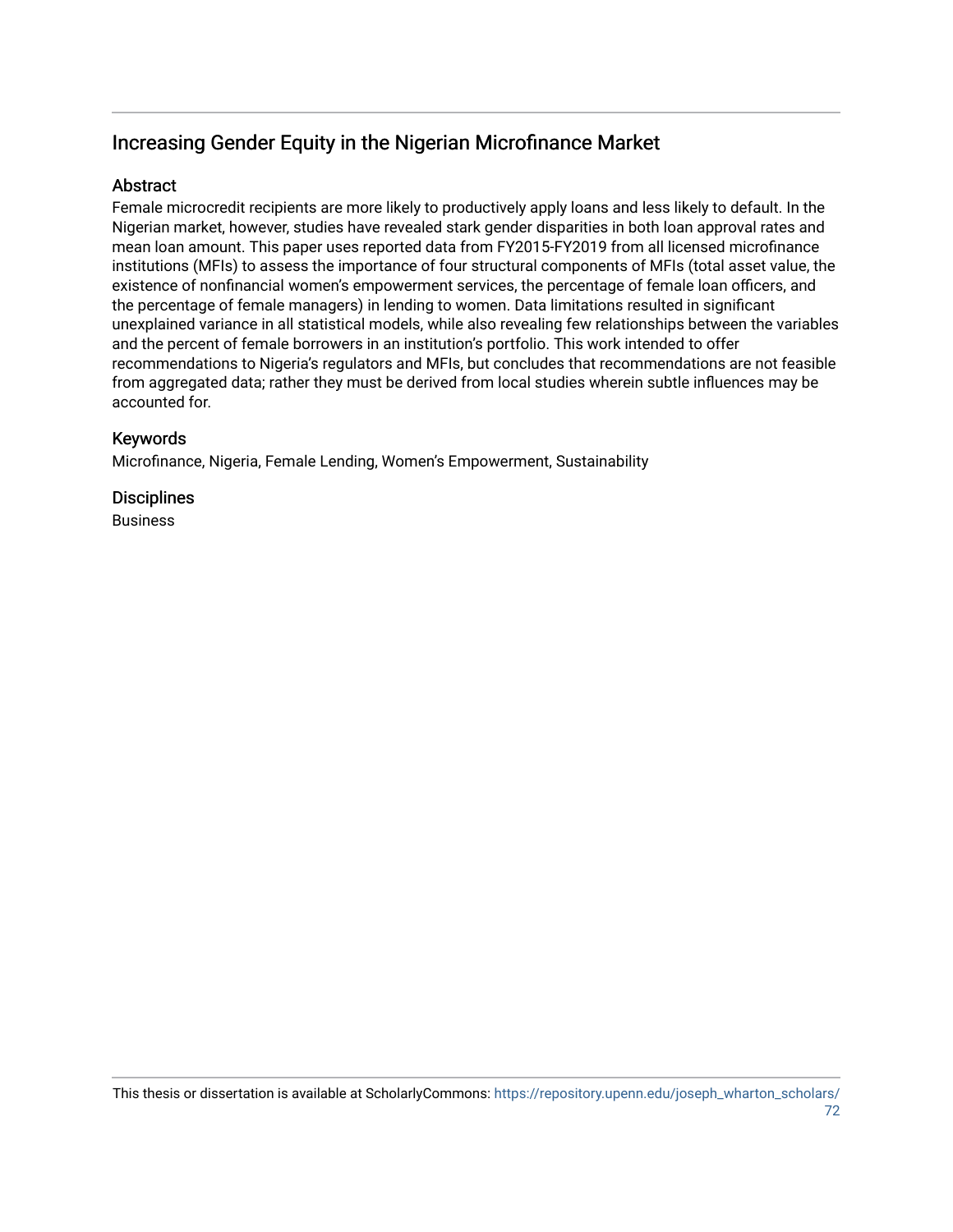## INCREASING GENDER EQUITY IN THE NIGERIAN MICROFINANCE MARKET

By

Geeta Minocha

An Undergraduate Thesis submitted in partial fulfillment of the requirements for the

## JOSEPH WHARTON SCHOLARS

Faculty Advisor:

Daniel Raff

Associate Professor, Management

THE WHARTON SCHOOL, UNIVERSITY OF PENNSYLVANIA

MAY 2019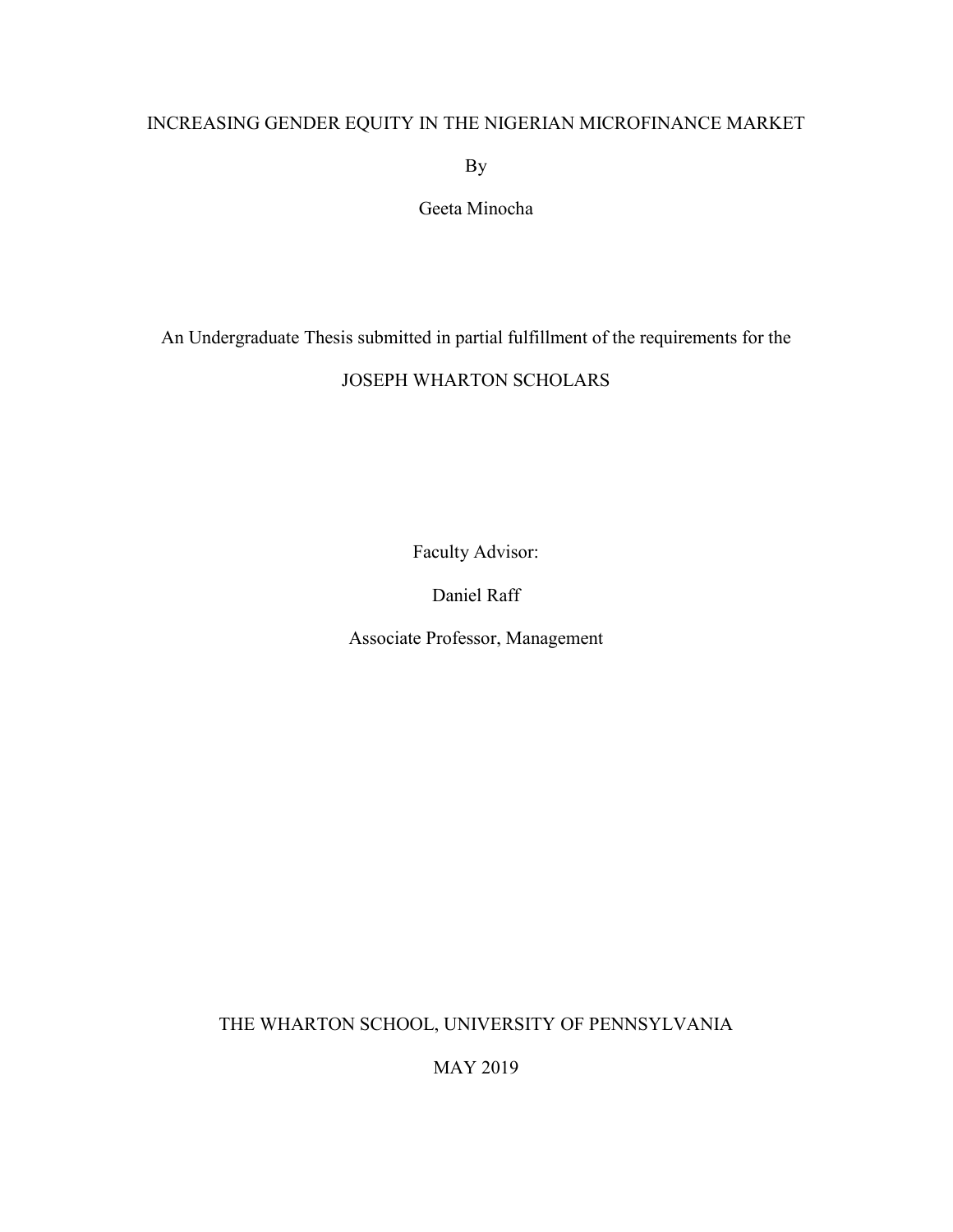# Increasing Gender Equity in the Nigerian Microfinance Market

## **Abstract**

Female microcredit recipients are more likely to productively apply loans and less likely to default. In the Nigerian market, however, studies have revealed stark gender disparities in both loan approval rates and mean loan amount. This paper uses reported data from FY2015-FY2019 from all licensed microfinance institutions (MFIs) to assess the importance of four structural components of MFIs (total asset value, the existence of nonfinancial women's empowerment services, the percentage of female loan officers, and the percentage of female managers) in lending to women. Data limitations resulted in significant unexplained variance in all statistical models, while also revealing few relationships between the variables and the percent of female borrowers in an institution's portfolio. This work intended to offer recommendations to Nigeria's regulators and MFIs, but concludes that recommendations are not feasible from aggregated data; rather they must be derived from local studies wherein subtle influences may be accounted for.

## **Keywords**

Microfinance, Nigeria, Female Lending, Women's Empowerment, Sustainability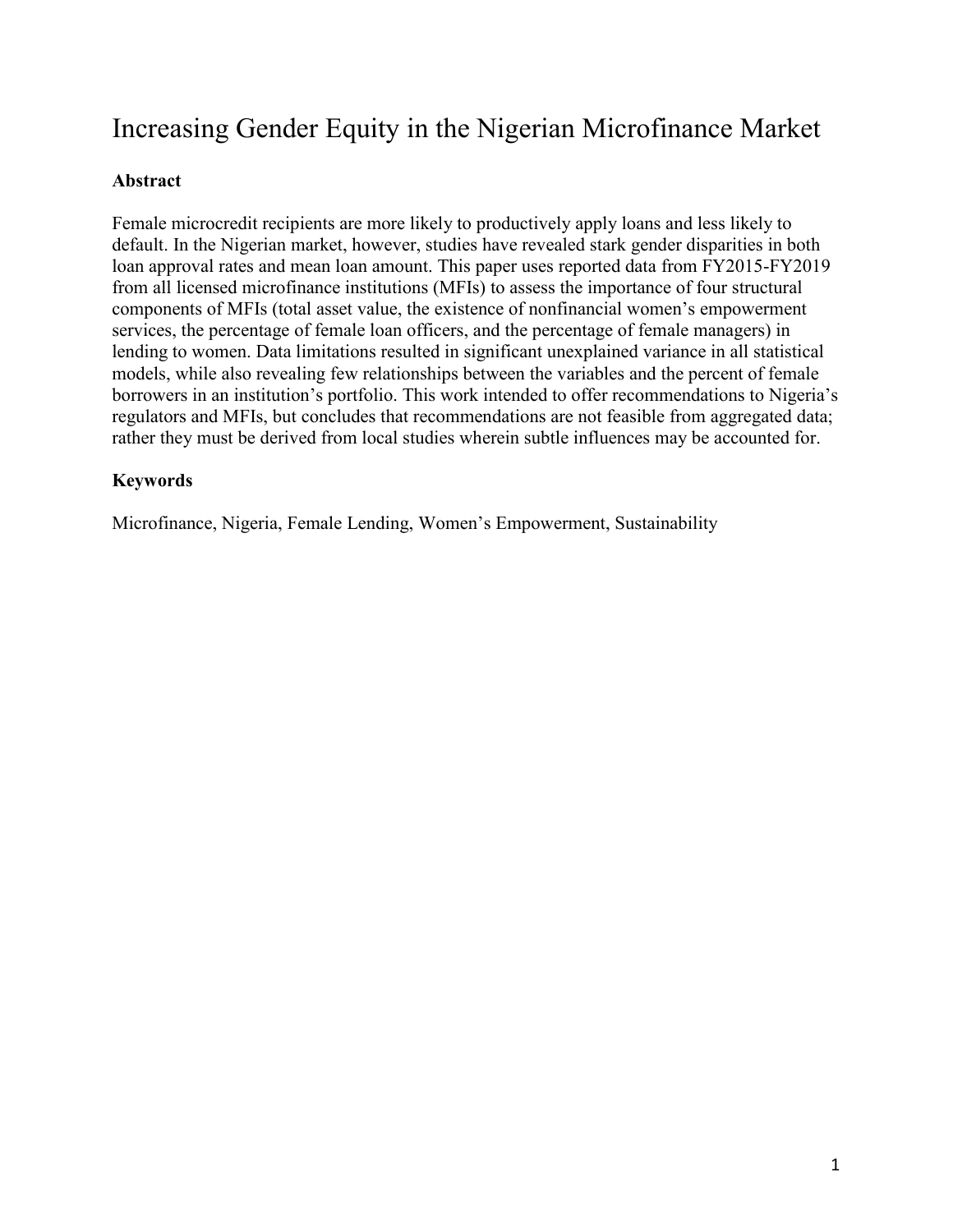## **TABLE OF CONTENTS**

|                                                     | 3              |
|-----------------------------------------------------|----------------|
| Overview of Microfinance and Female-Focused Lending | 3              |
| Classifications of Institutions and Credit          | $\overline{4}$ |
| Institutional Variances in Microfinances            | 5              |
| The Nigerian Microfinance Market                    | 6              |
|                                                     | 8              |
|                                                     | 8              |
|                                                     | 9              |
| Assumptions                                         | 9              |
| Data Collection and Variables of Interest           | 10             |
| <b>Foundational Models</b>                          | 14             |
|                                                     | 18             |
|                                                     | 31             |
|                                                     | 33             |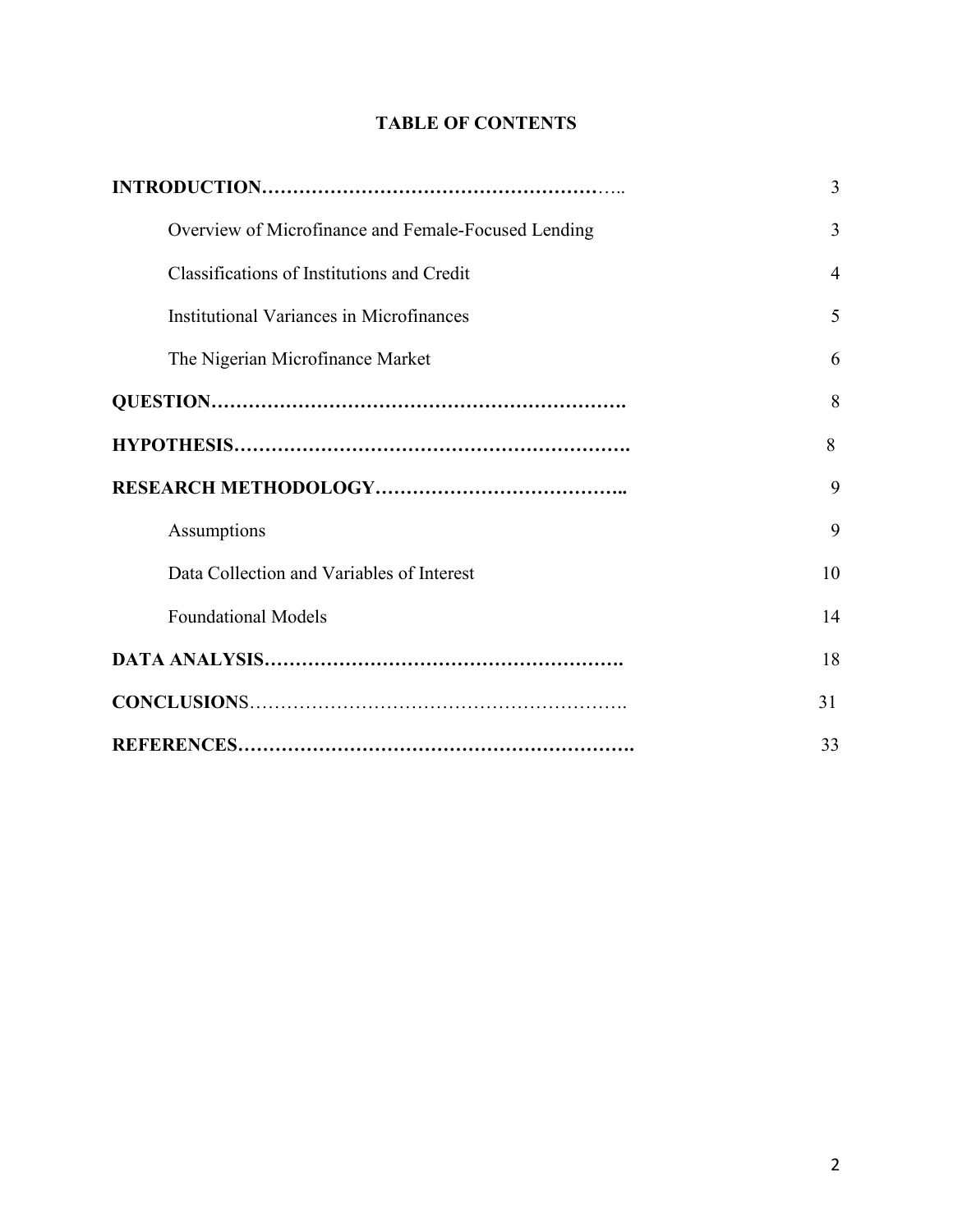#### **INTRODUCTION**

#### **Overview of Microfinance and Female-Focused Lending**

Microfinance, or the giving of financial services to constituencies that would otherwise not have access to them, has long been considered critical for economic development. Its broad goals are as follows: 1) Foster a "saving" culture within a community by offering credit access as incentive; 2) Increase financial inclusion; 3) Improve overall societal welfare vis à vis sustainable micro, small, and medium enterprises (MSMEs) created or supported through microfinance services; and 4) Empower traditionally marginalized groups by making them legitimate market participants in health care, education, etc. Whether these goals are definitively met has been debated for decades. Several studies report substantial improvements in the size and diversification of annual incomes of those who have accessed microcredit loans (Mosley 2010; Nawaz 2010; etc.), while others highlight the advanced standard of living for recipient communities (Littlefield, Murdoch, and Hashemi 2003). Some are unable to see past the intractable cycles of debt many clients are subjected to, with one academic labelling microfinance a "development fad… based on simple but superficial poverty relief" (Ellerman 2007).

To some extent, this research paper will further qualify this debate. In particular, it will broadly assess whether the aforementioned goals are being met for women. Many microfinance institutions (MFIs) have adopted a female-focused lending model in recent decades. The results, though somewhat controversial, have indicated that female entrepreneurs, despite generally incurring more obstacles, are both far less likely to default than men and more likely to apply their loans towards sustainable businesses that improve the standard of living for their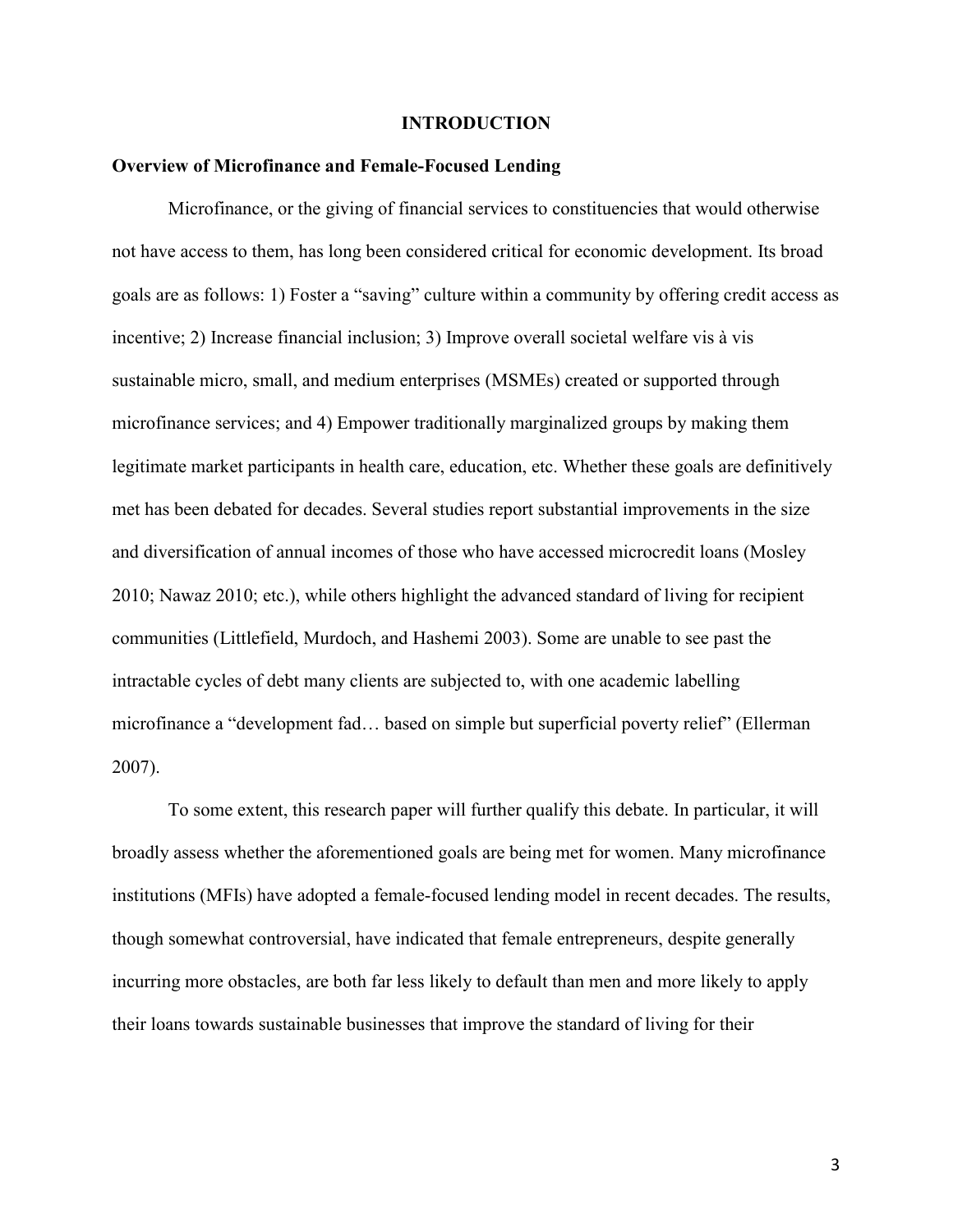communities. Meanwhile, rates of expenditure on "temptation goods" (tobacco, alcohol, gambling, etc.) are far lower (Banerjee, Duflo, Glennester, and Kinnan 2013).

D'Espallier, Guerin, and Mersland (2011) collected data from MFIs in several countries and concluded that a greater percentage of women in institutional portfolios correlated with lower portfolio risk, fewer write-offs, and fewer provisions. A subsequent study, also using aggregate global data, suggested that a female-focused lending model may not legitimately improve an institution's overall financial performance; more women in a portfolio were associated with higher costs. Yet the authors qualified this result by noting that MFIs typically engage with women via group-lending systems, a costlier administrative method, and definitively state that "a focus on women significantly improves repayment" (D'Espallier, Guerin, and Mersland 2013). Group-lending is vital in contexts with very poor, or very marginalized, potential clients (Mersland and Strom 2009); it is thus typically necessary in the female-focused model. Data largely supports the notion that, despite related costs, femalefocused lending is not simply a "feel-good", social impact talking point for microfinance investors, but a legitimate best practice for MFIs given their missions.

#### **Classifications of Institutions and Credit**

"Microcredit" has become something of a catchall term. Even Muhammad Yunus (2003), the pioneering founder of Grameen Bank, has acknowledged that its application in development work becomes tricky when one fails to distinguish between the types of credit available. He offers ten broad classifications:

- Traditional informal microcredit (ex: loans from friends)
- Microcredit based on traditional informal groups
- Activity-based microcredit (ex: agricultural credit)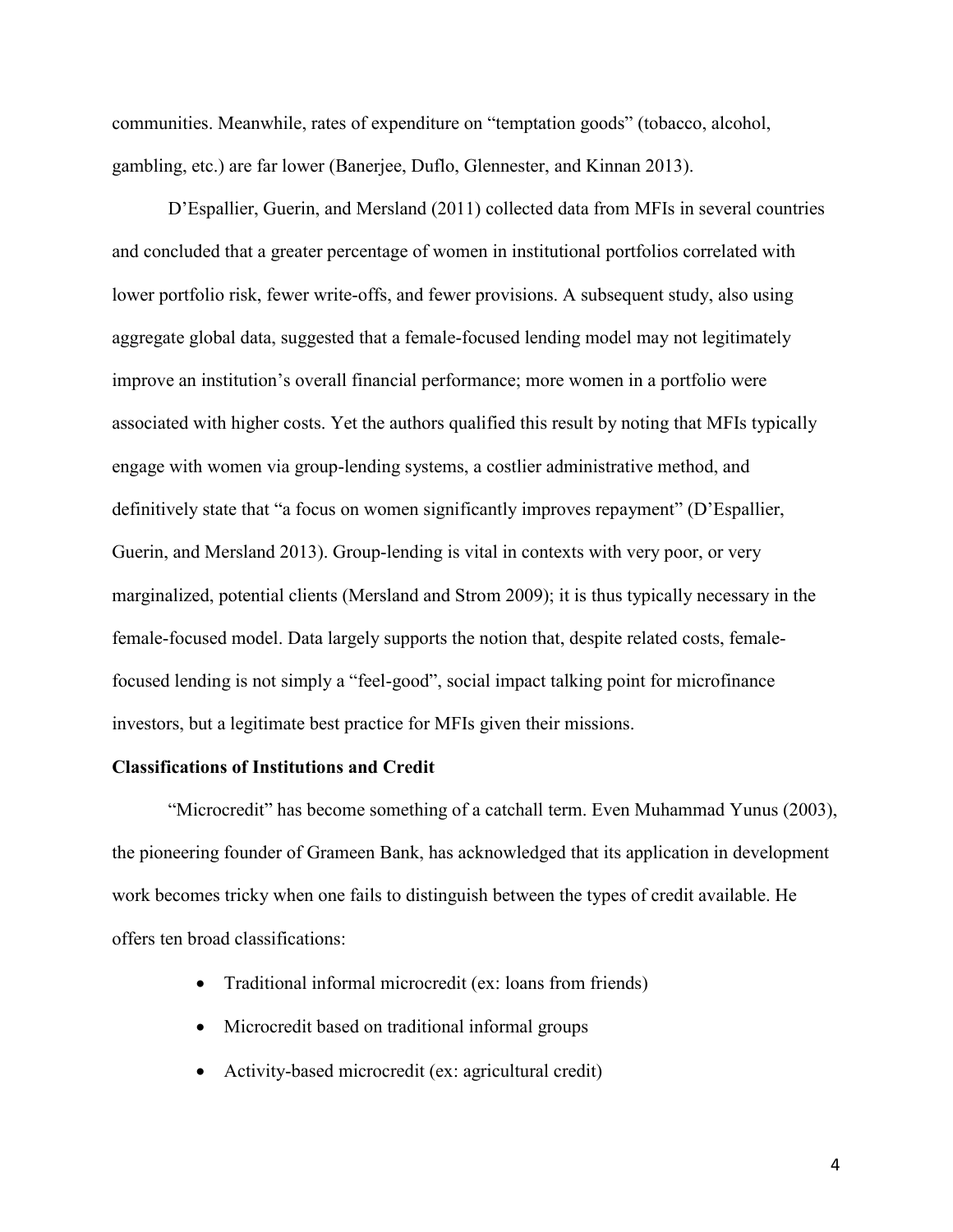- Rural credit via specialized banks
- Cooperative microcredit (ex: credit unions)
- Consumer microcredit
- Microcredit based on bank-NGO partnerships
- "Grameencredit"
- NGO microcredit
- Non-NGO, non-collateralized microcredit

For the purposes of this research, we may reduce this list to rural credit via specialized banks, consumer microcredit, microcredit based on bank-NGO partnerships, and NGO microcredit when attempting to categorize MFIs. To these institutions come borrowers looking for one of three types of credit: Production credit, consumption credit, and security/insurance credit (Nourse 2001).

Production credit is invested into a business in the interests of increasing production capacity and hence, income. Meanwhile, consumption credit is typically a large, lump-sum payment for immediate needs, such as medical bills or marriage expenses. It allows households to survive times of financial hardship. Finally, insurance credit allows clients to mitigate risks that may accompany new business ventures, natural disasters, etc. One may be tempted to think that each credit classification is associated with its own unique borrower profile, but this is not the case. Consumption and production expenses are often inseparable for operators of MSMEs (Nourse 2001).

#### **Institutional Variances in Microfinance**

Each MFI operates with a different business model. One distinction of note is the forprofit versus nonprofit MFI, with the former operating to offer a positive return to its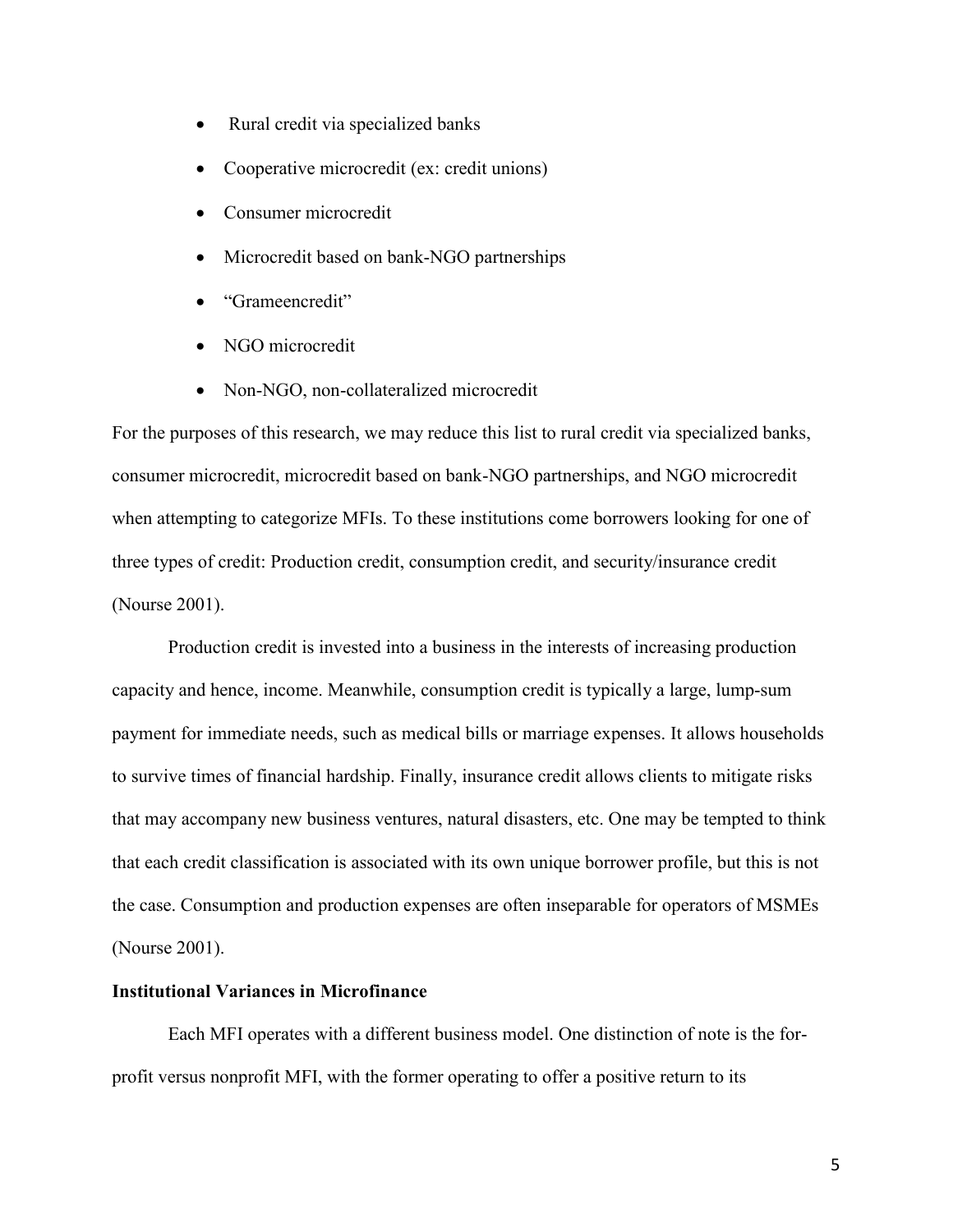shareholders. These for-profit models are traditionally associated with higher interest rates for borrowers (Roberts 2013). An institution's profit orientation has incredible implications for its clientele and its impacts on community sustainability. For example, Navajas et al. (2000), Schreiner (2002), Rhyne (1998), and Von Pischke (1998) each point to the higher transactional costs associated with small loans. In theory, for-profit MFIs will be unwilling to engage with very poor clients or poor-performing MSMEs (the crux of the microfinance mission) in order to see better financial performance. Conversely, some data suggests that for-profit orientation leads to a greater level of client outreach; more women may be informed of credit opportunities, for instance, or more of the very poor (Quayes 2011). In addition to basic structural differences, each institution faces unique cultural and regulatory environments in which it must operate. To account for operational differences that may occur at the most local levels, no international governing body has yet crafted universal standards for applicant screenings or accountability methods. Central banks will prepare basic rules and proffer suggestions related to existing consumer protection and fraud laws, but ultimately each MFI operates with a great deal of autonomy.

#### **The Nigerian Microfinance Market**

Several small-scale studies have been done to determine gendered rates of microloan approval in Nigerian states. For example, one study by Ameh and Andrew reveals that in Benu State, Nigeria, rice farmers typically targeted by MFIs are heavily limited in their credit access based on several stratifications, including marital status, age, annual income, and gender. Here, the vast majority- over 70%- of all approved loans were for males. Further indication of disparate loan approval rates comes from surveys of microcredit clients. Nigerian female entrepreneurs are more likely than their male counterparts to perceive their social standing as potentially beneficial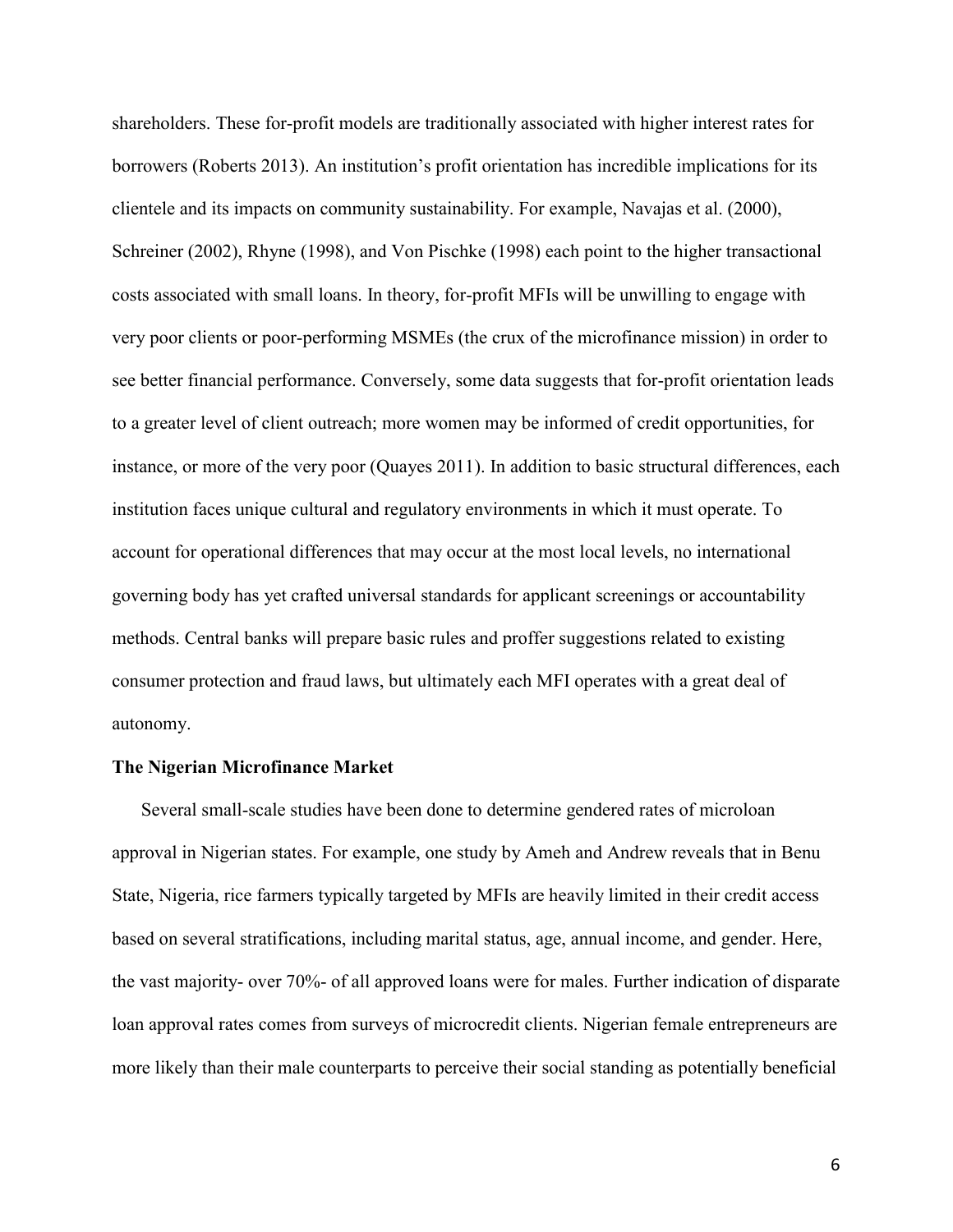to their loan access and to their relationships with loan officers in MFIs. This would imply an awareness of potential bias from loan officers, whether pro-women or otherwise, that may possibly be a result of firsthand experience. In a similar vein, Ugwuja and Ngweze discovered a significant difference in the mean loan amount accessed by men as compared with women, with men accessing far greater amounts.

An attempt has been made at understanding the relative gender disparities in Nigerian microfinance. Umemezia and Osifo have determined that women in the country face unique challenges to obtaining microfinance credit. The reasons they identify are: A lack of awareness of credit opportunities, the inability to find a guarantor, and a potential bias amongst loan officers regarding a woman's ability to meet the terms of a loan. A high default rate within a specific demographic would naturally require a lending institution to assess more critically loan applications from that demographic. For women, a high default rate would likely be attributed to cultural norms which prevent local consumers from taking advantage of a woman's venture, and thus one might say that Nigerian MFIs are actually deliberately limiting loans for women as a means of ensuring their long-term sustainability. Yet deliberate action would suggest that data has prompted loan officers to further scrutinize female applications, and this cannot be the case. The external ecosystem of the Nigerian microfinance industry is very comparable to those of other nations, and particularly where it concerns female-focused lending. A Nigerian woman is 16% less likely to default on a loan than a Nigerian man (Sayuti and Kabiru 2017). Femaleowned and operated businesses are on the rise there, just as they are in almost every other nation (Umemezia & Osifo 2018).

A key difference between the sexes may explain the disparate loan approval rates from MFIs: On the whole, Nigerian men own more assets than women, according to Ugwuja and Ngweze.

7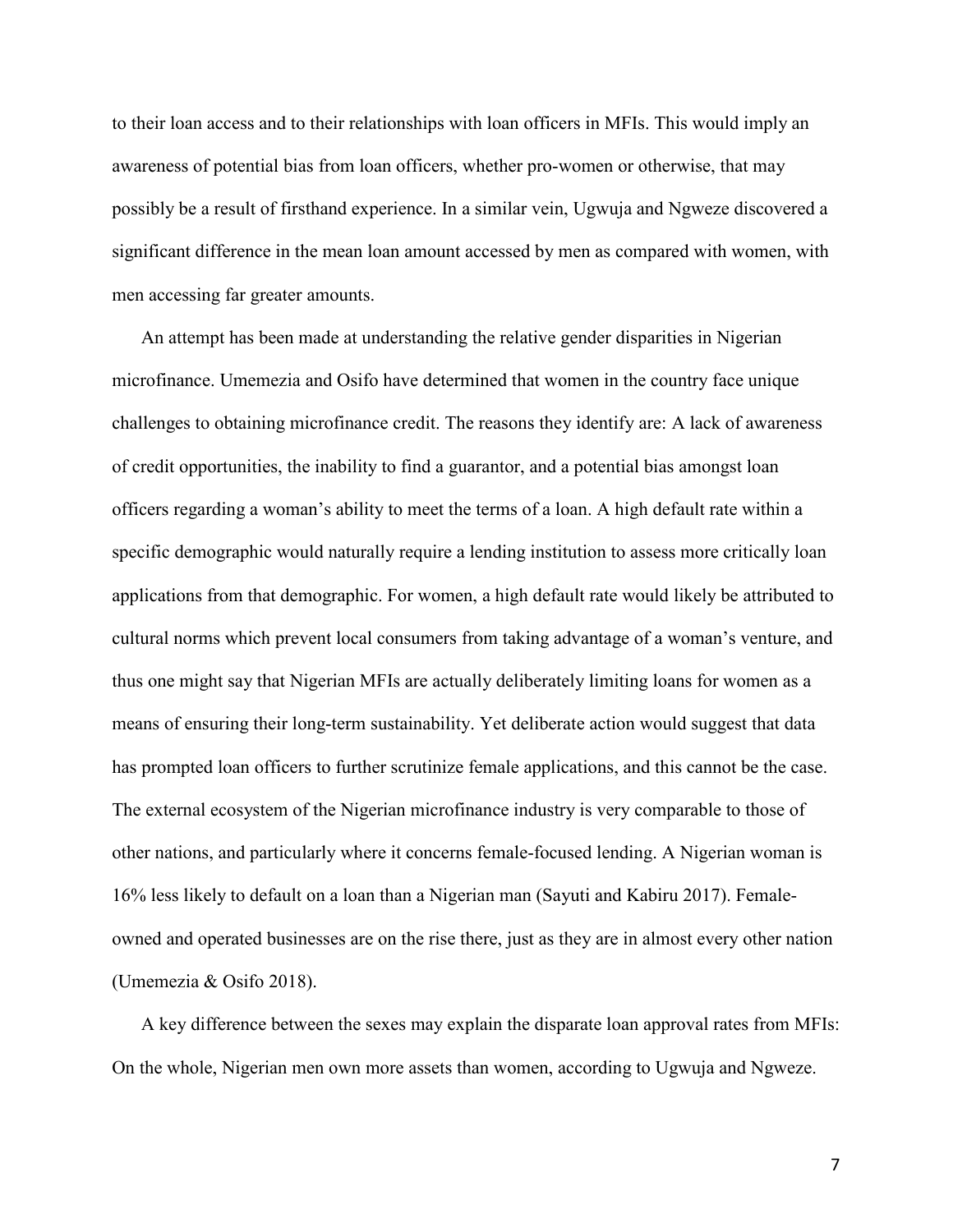More property equates to more collateral with which to obtain credit, including loans from MFIs. Of course, by nature of their value proposition, MFIs ought not to be making collateral a significant factor in the lending process; they are meant to act as resources for the underserved, especially the very poor that have traditionally lacked collateral. Yet perhaps loan officers have been doing just that, though unconsciously.

#### **QUESTION**

Given the aforementioned data, I intend to answer the following question:

What can Nigeria do to ensure more gender-equitable lending across its microfinance market?

#### **HYPOTHESIS**

A woman's ability to access a loan, and the amount that she is able to obtain, will be some consequence of the institution's criteria for credit-worthiness, such as ownership of collateral, *as well as* subtle factors related to the institution's structure, such as its mission, staffer composition, and additional community services offered. The credit-worthiness criteria would to an extent impact the independent variables of this study, certain components of institutional structure; they are endogenous variables. For example, an MFI that excludes the very poor from its lending model is more likely to have a mission directly related to economic development, since it is easier for clients who are not experiencing abject poverty to apply their loans to economic and sustainable enterprises.

Credit-worthiness criteria are integral to the lending model of an MFI, and are thus not something that necessarily can or should be regulated by state governments. This paper will focus exclusively on institutional structures as determinants of equitable lending, ones which may be feasibly impacted by state pressures. Accordingly, this research is founded on a

8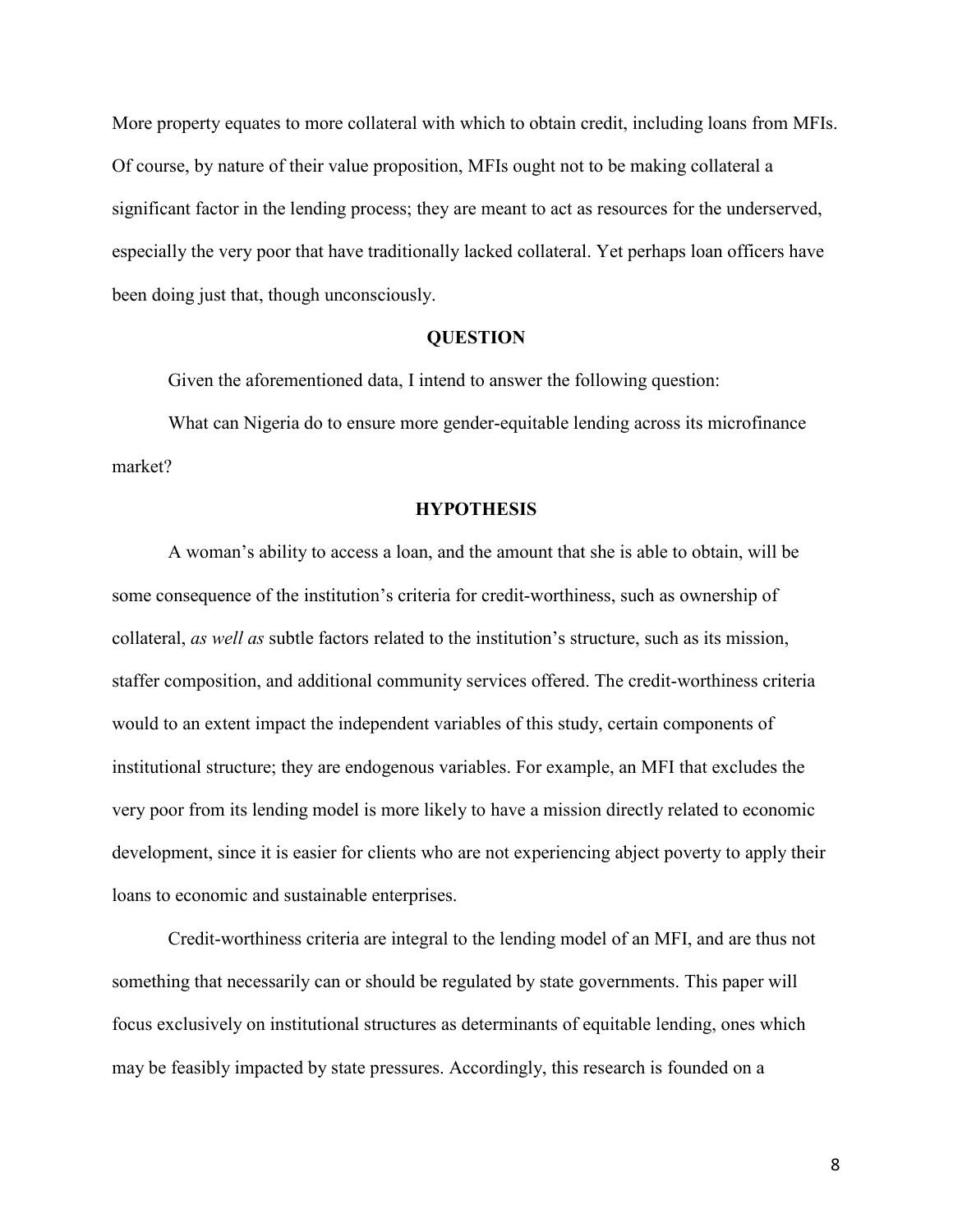hypothesis that state or multilateral efforts to impact institutional structure will be effective in improving gender equity across the Nigerian microfinance market.

## **RESEARCH METHODOLOGY**

#### **Assumptions**

The analytical methods employed are based off two key assumptions, and so should be understood as being only blunt instruments in an analysis of the Nigerian microfinance market. First, an "equitable" lending portfolio is simplified to mean one that is comprised of at least 50% female borrowers. This figure reflects the total proportion of women in Nigeria between 15 and 64, 49.75%, then rounded up to 50% for simplification purposes ("Nigeria" 2018). The Central Bank of Nigeria requires microfinance clients to be between age 18 and 60, but the census data only offers population statistics for the 15-64 demographic, with no way to determine how many from that number fall within the 15-17 and 61-64 ranges. Given the inability to account for this, this analysis assumes the 49.75% to be adequately reflective of the female proportion of Nigerians 18-60, and hence uses 50% as a threshold for equity when assessing portfolios.

Second, this paper assumes a contemporary analysis to include FY2015-2019. The microfinance industry has changed dramatically in the last several decades, and indeed, in the last few years. The changes include shifts in lending models, credit delivery and monitoring channels, financing, etc. This period was chosen to avoid the industrial tumult during and immediately after the international financial crisis, when MFIs attempted radical changes in their scale and funding structure to offset liability shocks and decreased access to international capital markets (Di Bella 2011). Some of these institutional changes were retained, while others were redacted as the recovery period began. This paper assumes FY2015 to be far enough removed from the financial crisis so as to reflect a general stability and permanence in institutional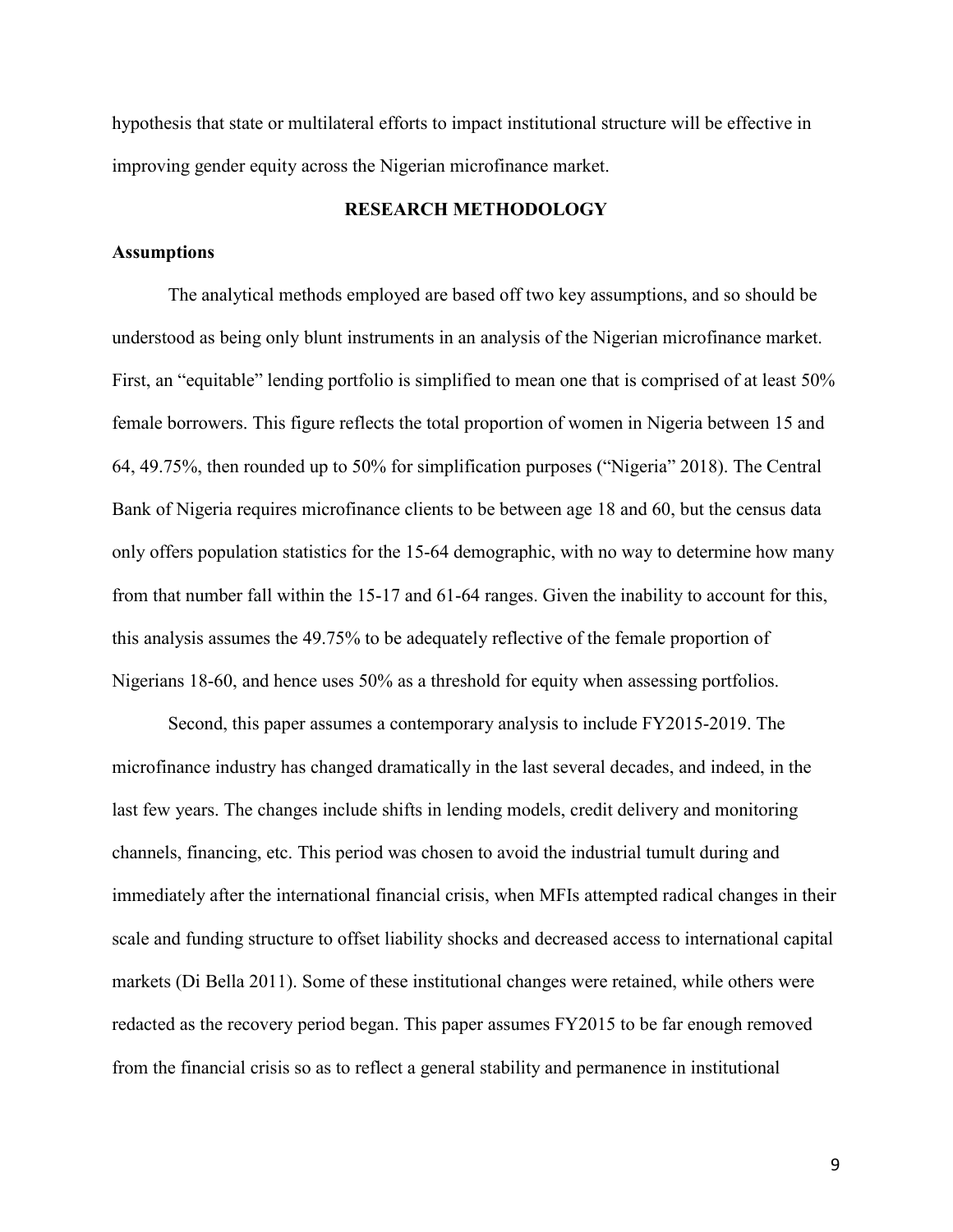structures. Sample size was an additional justification for beginning the study with FY2015, for a later start would have resulted in statistically insignificant samples (*n* < 170 for an international industry analysis, *n* < 30 for an African industry analysis). To this end, the selected period contains some data from institutions that failed to report portfolio or structural data every year in the period, either because they were founded or failed within that period. For example, an institution may have been in operation before FY2015 and then failed in FY2017, thereby contributing two years' worth of data to the studied sample. Alternatively, an institution may have started in FY2016, and then contributed four years' worth of data to the sample. Some of the analysis may hence be confounded by the inclusion of institutions that represent fading trends from the pre-contemporary period; for instance, a study of trends in stated institutional mission may be confounded if some reported data comes from MFIs that operated predominantly pre-FY2015, and thus may have been impacted by starkly different trends regarding stated missions.

#### **Data Collection and Variables of Interest**

Data was obtained from the Microfinance Information Exchange (MIX) Market, a database that offers institutional data from every licensed MFI in the world. Its data spans twenty years, beginning in FY1999. In addition to basic metrics found in annual reports, such as debt-toequity ratios, expenses, and deposits, the dataset includes self-reported data on operations and management, such as number of office branches, types of delivery channels utilized (mobile banking, roving agents, etc.), and social missions. For this research, five variables from the MIX Market database are analyzed:

- Assets
- Offering of nonfinancial women's empowerment services
- Percent of female loan officers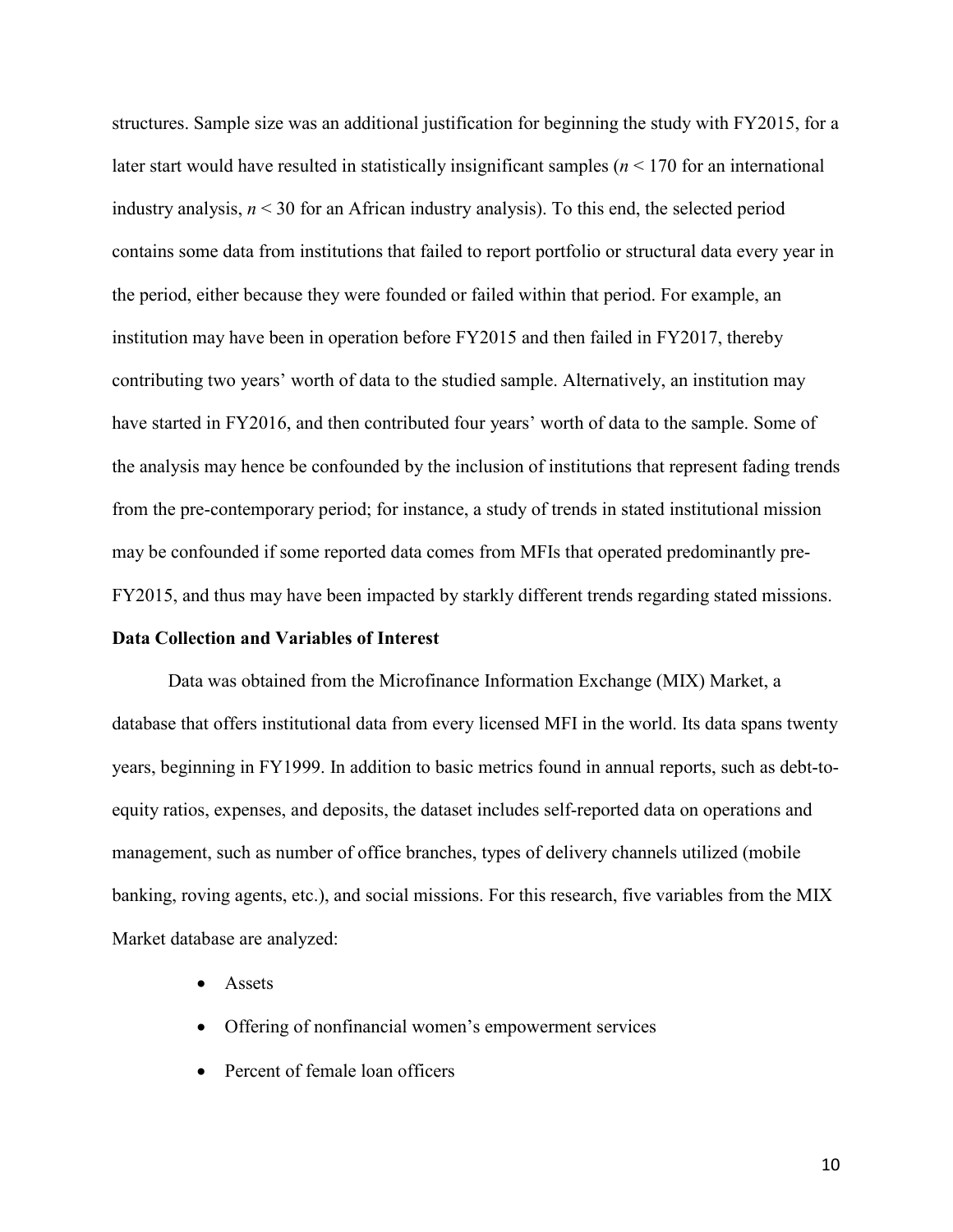- Percent of female managers
- Percent of female borrowers

Organizational capacity is an important predictor variable to consider. Its definition varies across sectors, adjusting with the profit orientation of the organization, but the RAND Institute suggests this compelling, albeit generalized, explanation: The culture, communication, leadership, strategy, structure, skills, human capital, and accountability within a firm that combine and coordinate to deliver services. While an institution's resources are key to obtaining capacity, other components are critical to achieving an organizational mission, such as strong institutional values. A report from the Institute notes, "Organizations typically do not develop capacity for capacity's sake. They are responding to internal and external pressures to improve performance or change working practices" (Cox et al. 2018). MFIs may face varying degrees of pressure from community, national, and even international entities depending on their size, pressures which may force them to increase lending to women. Outside of these pressures, enough capacity can give an MFI the legal authority to serve as a legitimate financial intermediary, while lack thereof can inhibit it from accessing more clients, developing innovative financial products, training staff, and implementing effective credit delivery systems (Llanto et al. 1997). Thus, capacity can be seen as an independent variable influencing how many women may obtain credit because of both intangible (external demands regarding gendered lending) and tangible forces (the organization's practical ability to lend to women given its resources).

The MIX Market database included many potential proxies for organizational capacity. *Profit* was considered, since an organization requires a profit to sustain and diversify operations. Yet this figure is difficult to interpret in the case of profit drivers; there is no way to tell, for instance, whether the figure was determined by changes in operations or finances. Similarly,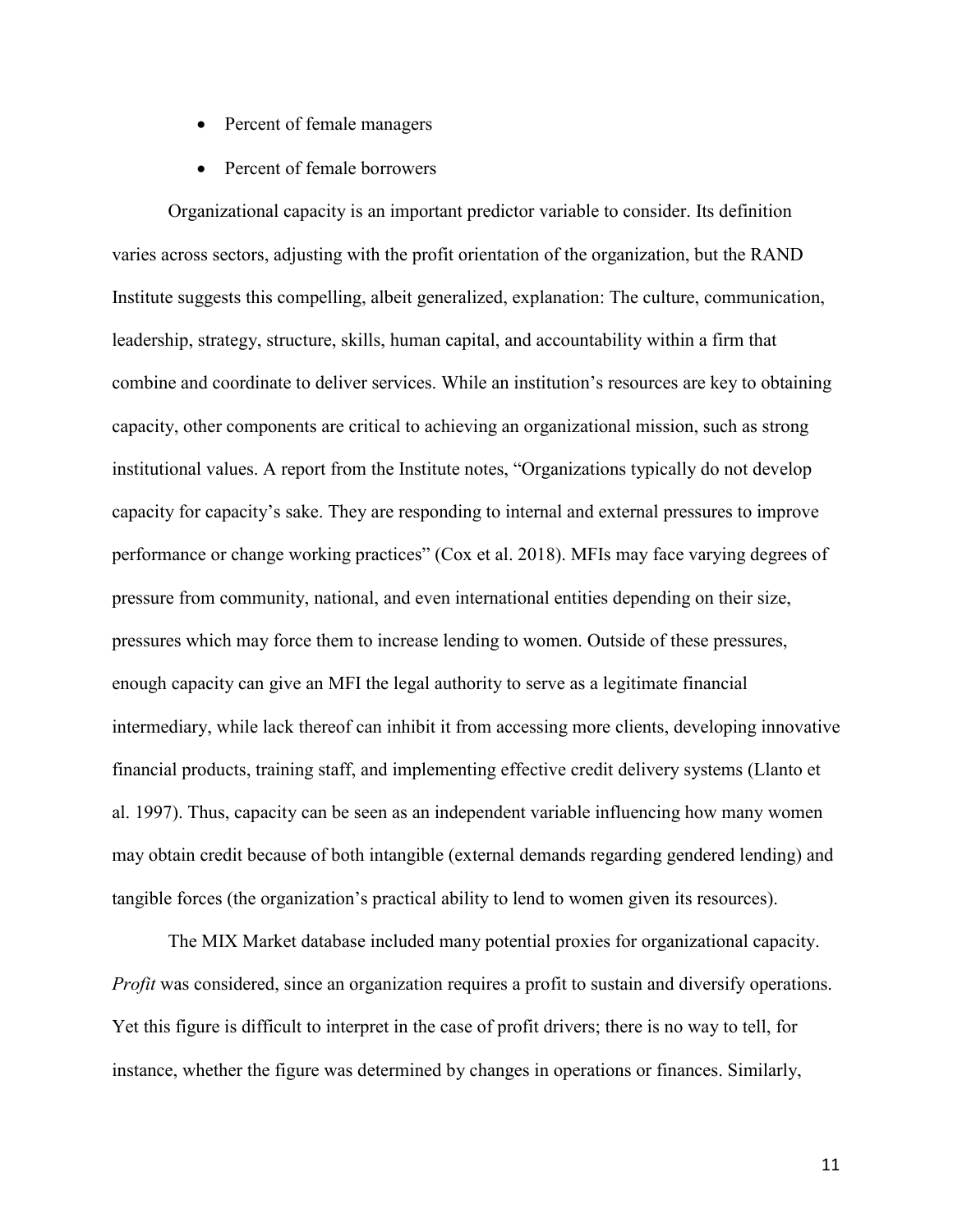*return on assets* and *return on equity* were assessed, but the former is indicative of the institution's management of assets, while the latter is indicative of profitability. *Return on assets*  is most effective as a measure of organizational performance; thus, a low ROA would not necessarily indicate low capacity, but rather an ineffective organizational strategy. *Return on equity* is particularly ambiguous, as it fails to inform about the risks a firm may have taken to generate the figure; that is, one is unable to make inferences about the mode utilized by the MFI. Each of these two metrics by itself fails to fully capture the external and internal components that comprise capacity.

*Total gross loan portfolio*, *number of borrowers,* and *borrowers per loan officer* were also considered for the proxy role for organizational capacity as each is a partial estimate of the organization's internal abilities. *Borrowers per loan officer* did not seem to fully capture the presence of external pressures; it is possible, for instance, that an organization with several investors may serve more clients, thus increasing its value for this variable. It would also be unfair to call this variable a strong measure of the organization's efficiency, as it fails to take into account the administrative work the organization must do for each client; *borrowers per staff member* would be a more accurate measure, but, again, this number may increase only because an organization serves more clients proportionally to its investor backing. Similarly, *number of borrowers* may be significantly confounded by a dearth or surplus of alternative credit institutions in the region from which an institution is operating. *Total gross loan portfolio*  reflects the institution's ability to lend, but is a metric that does not account for the interest receivable, an important future resource that the organization may leverage in operations. *Assets,*  meanwhile, represent the whole of the organization's resources. This in turn encompasses the organization's liabilities to other entities and its capital resources. Liabilities may be indicative of

12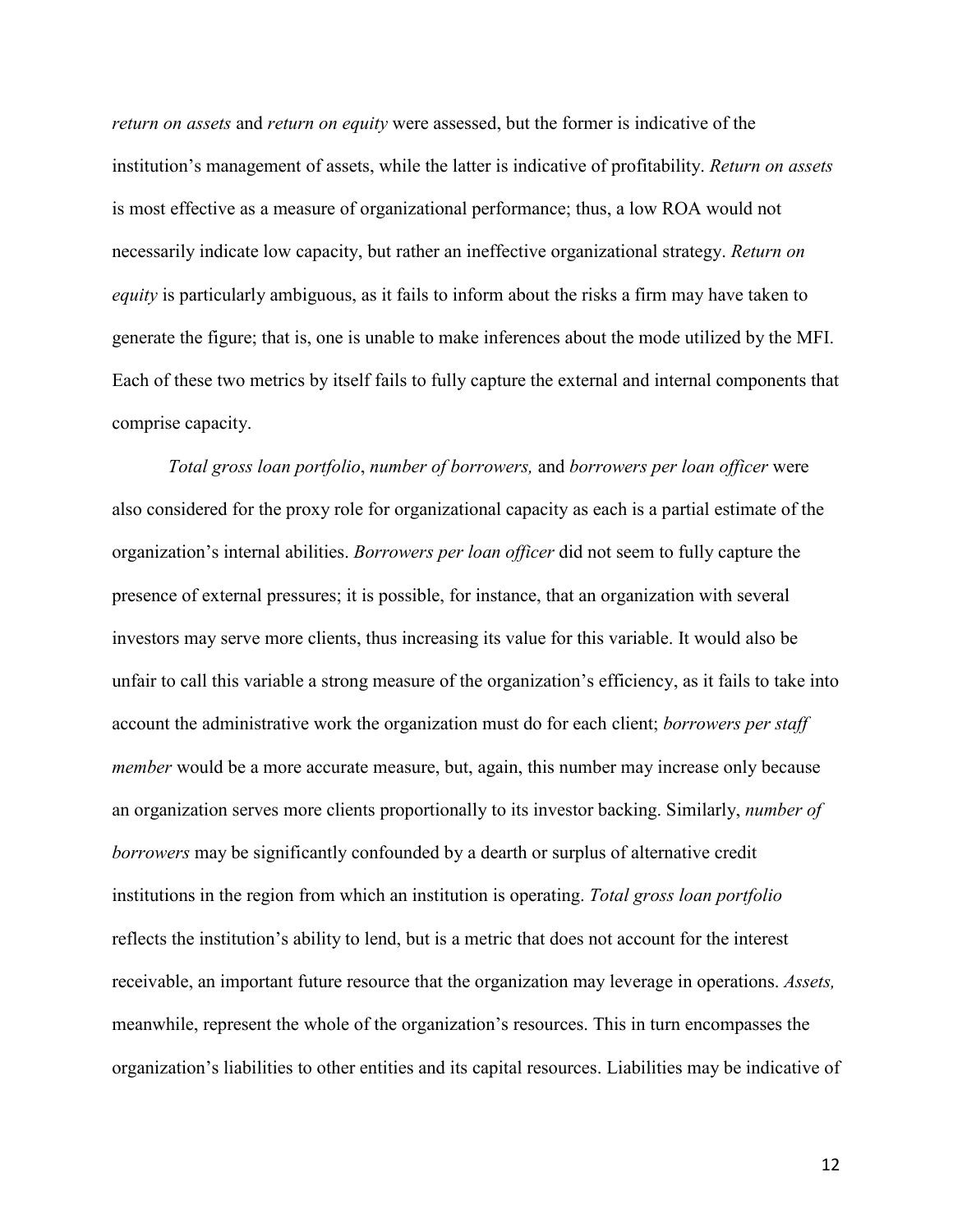how much external pressure the organization is facing, while the capital resources are somewhat reflective, albeit incomplete, measures of the firm's internal, concrete capabilities. This was the only variable containing both the vital external and internal elements of organizational capacity.

*Offering of nonfinancial women's empowerment services* could refer to a number of things. An MFI could offer, either directly or through partnerships with other organizations, income-generating skill development, such as training in poultry rearing or very basic product marketing. More commonly, these empowerment services are socially-based, such as food or health care subsidies and civil rights awareness campaigns. All services are delivered based on the premise that sustainable lending requires a comprehensive improvement in the lives of clients. A client in poor health will be unable to effectively manage an enterprise or monitor their repayments, for instance, so an MFI offering basic health services to clientele is to an extent further equipping them for success in both business and livelihood development. The existence of such nonfinancial empowerment services would presumably have a twofold effect on lending to women. First, it would indicate an organization-wide commitment to gender equity, one that would permeate downstream into the final lending decisions of loan officers. Second, awareness of the nonfinancial services would help women feel more deserving of credit access, and would increase their awareness of the financial services available. This would increase the number of loan applications from women. Likewise, higher values for *percent of female loan officers* and *percent of female managers* would encourage women to take an MFI's services, and may increase the amount of capital they are able to access due to homophily effects. *Percent of female borrowers*, or the number of active female borrowers over the total number of active borrowers, serves as the dependent variable in this research.

13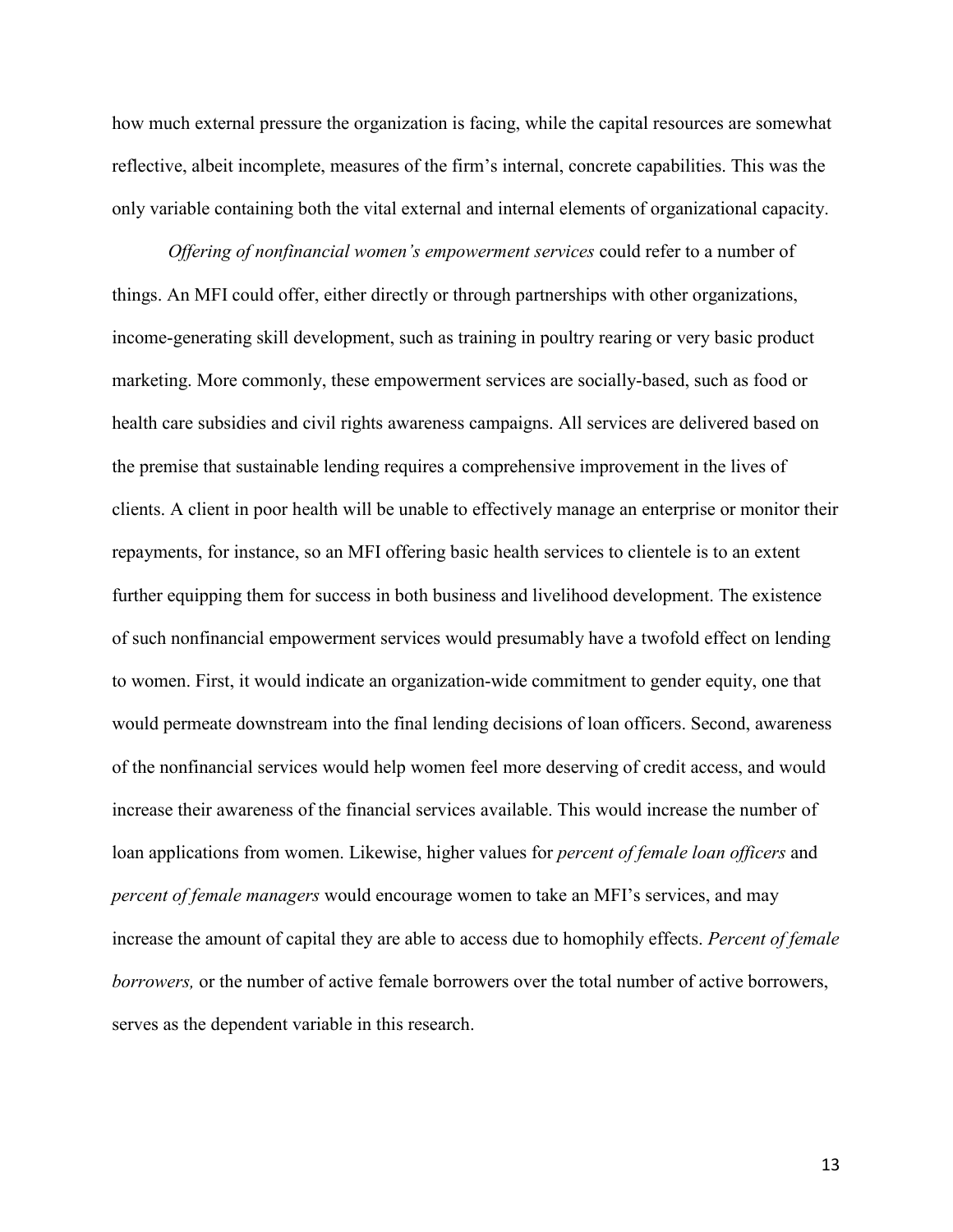#### **Foundational Models**

Basic regression models were created in order to first identify the global industry trends between FY2015 and FY2019. These were simple least-squares linear regression models with *percent of female borrowers* plotted against each of *fiscal year, assets, percent of female loan officers, percent of female managers,* and *offering of nonfinancial women's empowerment services.* A multivariate regression was then run using all of the variables to obtain a better fit. The purpose of these models was only to determine basic correlational relationships between variables, not to make determinations about direct causality; the former will suffice in crafting actionable recommendations for MFIs. The same regression models were then run using only data from Nigerian institutions in order to identify country-specific trends. However, the number of reported data points about supplementary services and staff composition was extremely small, making the results from models for *percent of female loan officers, percent of female managers,*  and *offering of nonfinancial women's empowerment services* statistically insignificant (*n* = 25, 26, and 4, respectively). The multivariate was especially paltry, with  $n = 4$ .

Regressions were then run to include all reported data from the African continent to obtain a more statistically significant sample size from which to develop recommendations. The nations of the continent are not homogenous by any means. However, the microfinance sectors are similar enough across borders because: 1) Infrastructure limitations inhibit many potential clients from accessing an MFI, and also hinder an MFI's ability to deliver services to existing clients; and 2) Weak institutions make regulatory enforcement of MFIs rare, and enforcement of contracts between partner organizations and clients difficult. The comparable operating environments of MFIs all over Africa have led many institutions to experience the same problems and successes. For example, issues of portfolio management (there are high portfolio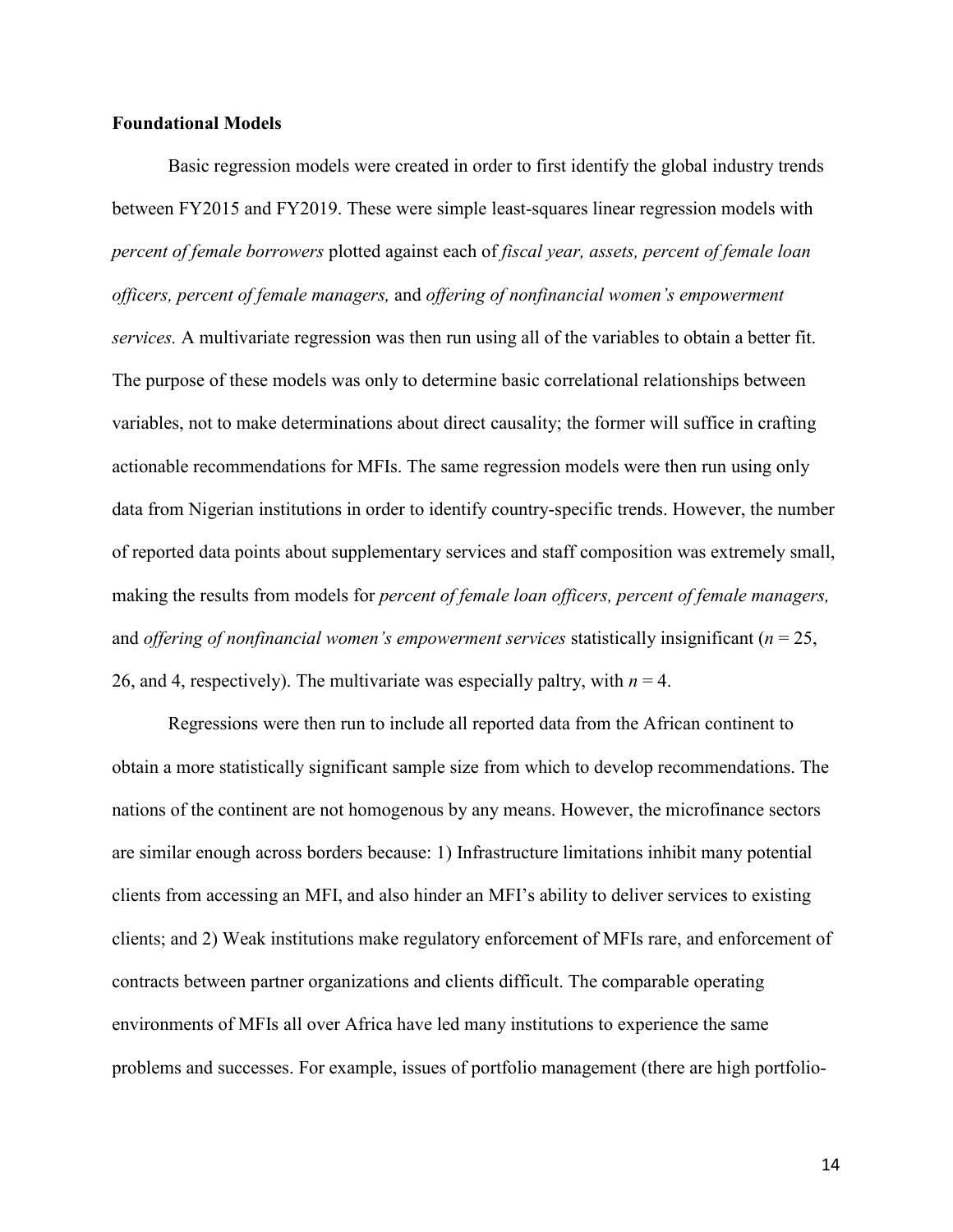at-risk percentages<sup>[1](#page-17-0)</sup> across the region), internal controls (fund misappropriation is common), and human resources (staffers typically lack comprehensive technical training or experience) are universal ("Microfinance in Africa" 2013). Consequently, while each institution will of course be subject to subtle differences in regulatory enforcement, clientele, etc., it is not imprudent to use models with data from throughout the continent as a basis from which to draw recommendations for the Nigerian market.

With the exception of regressions examining relationships over time, each model encompasses all annual reports filed by every institution in the respective market- that is, each model utilized a complete sample. This includes reports from institutions which may not have reported for every year in the FY2015-FY2019 period because they began or ended operations within that period. This was essential in order to account for the dynamic state of the microfinance sector; its volatile nature means that many fail, while promises of high interest rates continue to encourage investors to back new entities. This dynamism is especially present in the Nigerian market, where the Central Bank's negligible minimum capital requirement for MFIs has resulted in a low barrier to entry. A global or regional analysis must hence necessarily encompass all institutions, regardless of lifespan, so as to accurately translate findings for the Nigerian market specifically. Moreover, some institutions do not consistently report to a Central Bank and are still able to maintain operations due to a lack of strong institutions and enforcement mechanisms in their host country. This is also the case in Nigeria, where the Central Bank has listed this as one of the market's primary causes of concern in a recent report ("Nigeria's Microfinance Bank Sector" 2017). Accordingly, it is likely that all regression models include at

 $\overline{a}$ 

<span id="page-17-0"></span><sup>&</sup>lt;sup>1</sup> The percentage of the total loan portfolio that is at risk.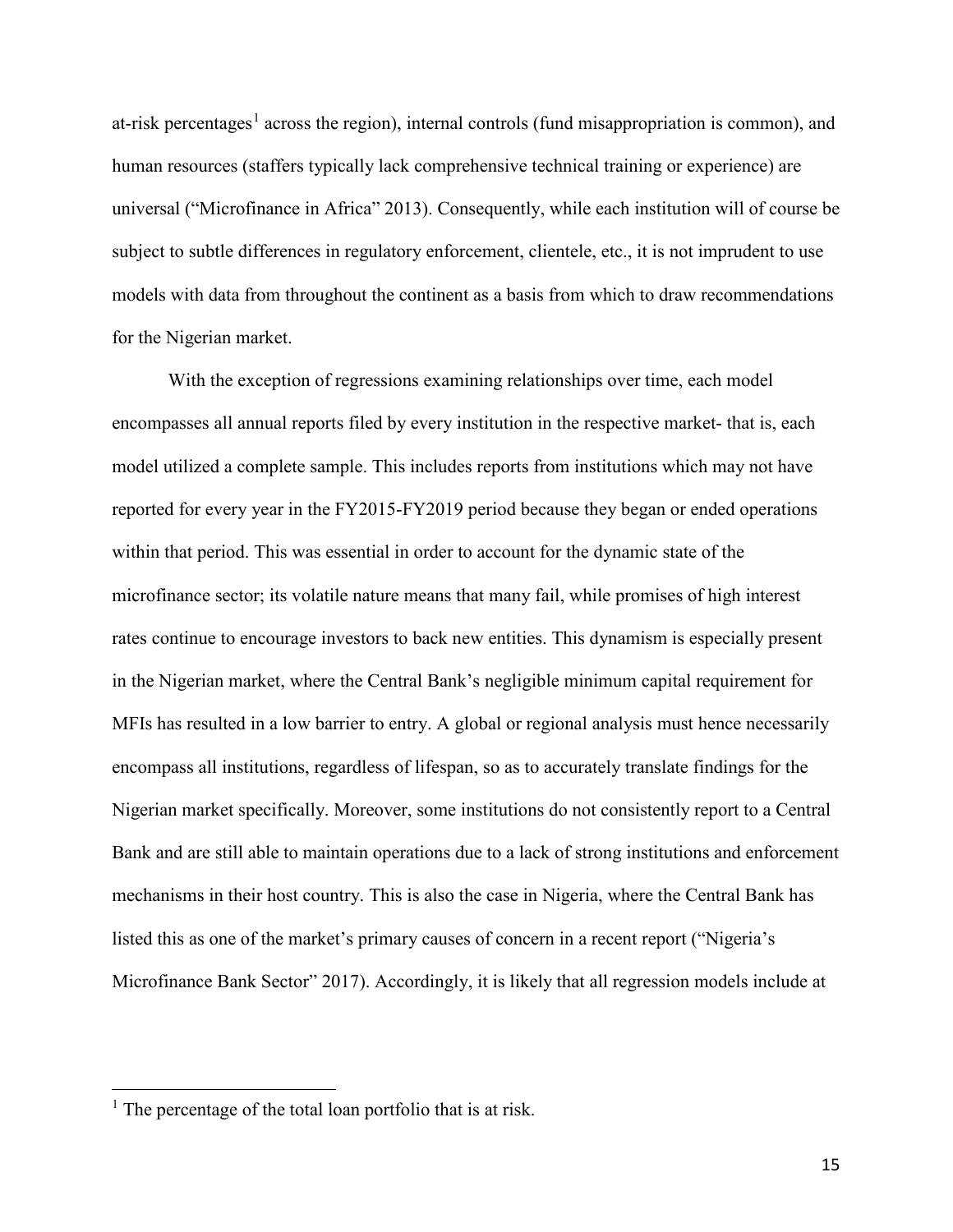least some data points from institutions that failed to report consistently across the studied period but are still in operation.

The purpose of this research was to identify, independent of the overall success of individual institutions, how MFIs may make their portfolios more equal along gendered lines. As a result, there was no need to account for institutional failure via dummy variables in the models. In addition to offering information that is out of the intended scope of this research, a dummy variable would improperly represent the financial distress of a bank. There is no truly sound way to identify a timeline of distress through this variable, for the dates of official institutional failure are largely unavailable. One could presumably infer from annual reporting data when an institution went under- an MFI with a report for FY2016 but no more after can be assumed to have failed some time in FY2017, for instance- but this is not a very accurate estimate, especially given that many institutions have simply failed to report but are still in existence as discussed previously. The continued operations of these institutions itself requires all data points from the period to be included, as many of these data points will represent MFIs still using the same structural components for the delivery of its services.

An additional problem with including a dummy variable to represent an MFI's lifespan is that the data offers no way to identify institutions with fluctuating financial health. An institution may have begun the period as healthy, then become distressed. Alternatively, it could have started as a distressed institution, only to recover. A dummy variable would improperly express these cases, as there is no way to determine what may have pushed an MFI towards bankruptcy, or what may have prevented it. For example, a distressed institution may have been saved by financing from an angel investor instead of by effective internal changes related to the structural variables of interest here; using a dummy variable to identify it as healthy would inaccurately tie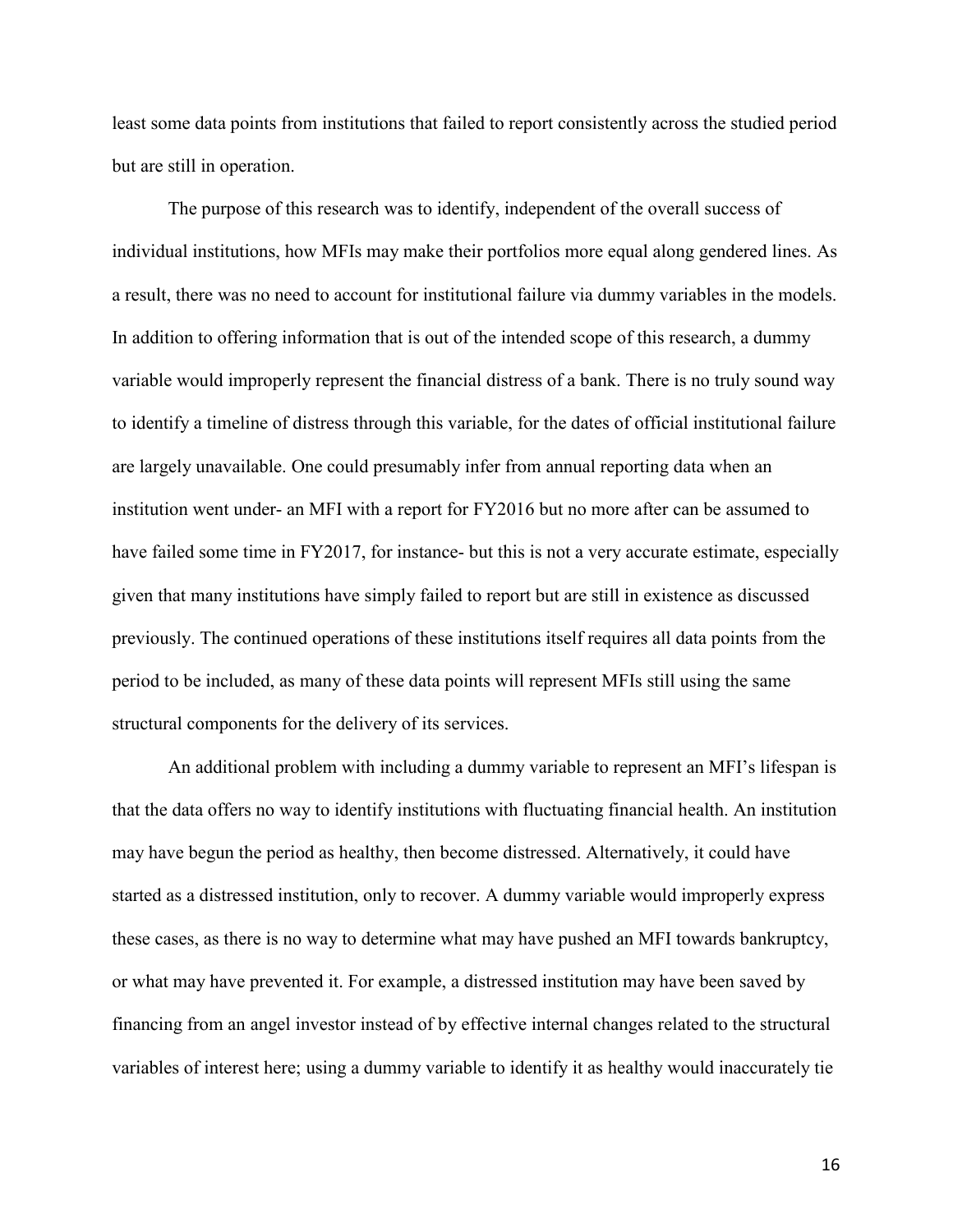this health to the studied variables. Conversely, a stable institution with strong operational practices may have experienced sudden financial hardship due to a demand shock. There is also the possibility that an institution experienced several bouts of distress over time. In this case, the presumed dummy variable would only account for the distress at the very end of its life, or at the end of its annual reporting. If it is true that the financial state of the firm influences the extent to which women are lent to, then an MFI's portfolio is likely to be significantly impacted by multiple periods of financial distress in a way that would not be accounted for in a new statistical model.

While a dummy variable was not needed to account for institutional health/lifespan, one was used in the regressions of *percent of female borrowers* against *offering of nonfinancial women's empowerment service* to reflect the binary nature of the variable. The only other key adjustment of note is the elimination of all data points representing a 100% female borrower value (e.g. the regression's range for *percent of female borrowers* spanned .00-.99), something done across models. Some institutions lend exclusively to women as part of their operational model, and so these values would confound the relationship between the percent of female borrowers and the other variables.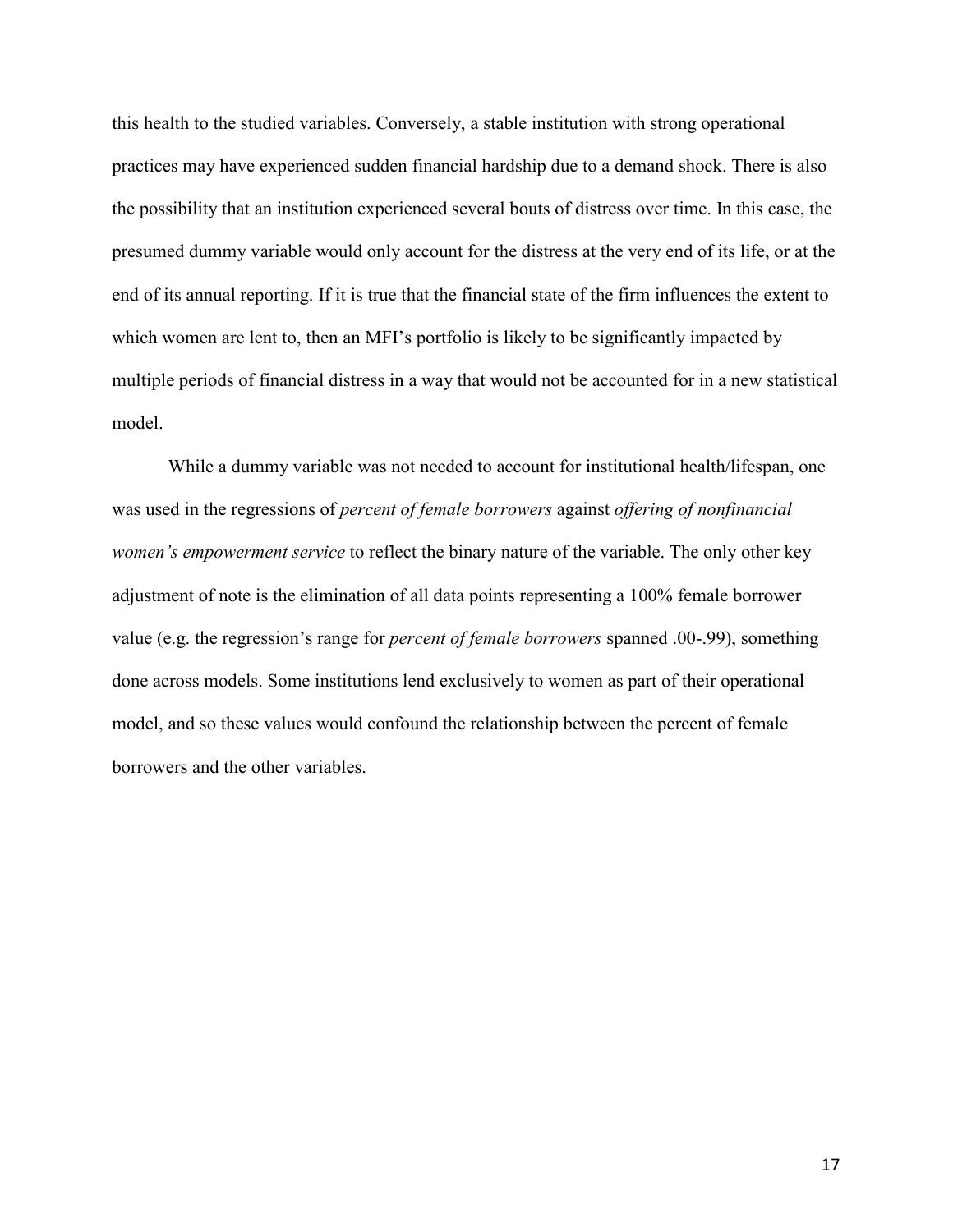#### **DATA ANALYSIS**



#### **a. Relationship Between Percent of Female Borrowers and Time, Global**

Percent of female borrowers = 29.4011226 - .0142918\*Fiscal year

RSquare =  $.002535$  | Root Mean Square Error =  $.249555$  | Observations = 1775

This model yielded a statistically significant p-value and f-value. Thus, despite the low correlation, one may assume that the percent of female borrowers per portfolio likely has experienced a significant decline internationally in the contemporary period. The mean percentage is 58.9971, still above the threshold this paper defines as "equitable". Yet the decline is still noteworthy when considering the tendency for female clients to apply their credit to more sustainable enterprises, and the lower default rate for women across markets. One may argue that a truly "equitable" portfolio is one that accounts for these differences, lending more to a demographic that aligns with the ethos of the operation and contributes to its sustainability. Regardless of how one chooses to define "gender equity" in a lending portfolio, this model confirms the foundations of this research. Additionally, it offers reason for caution for microfinance institutions worldwide, since this downward trend in the percent of female borrowers per portfolio is global.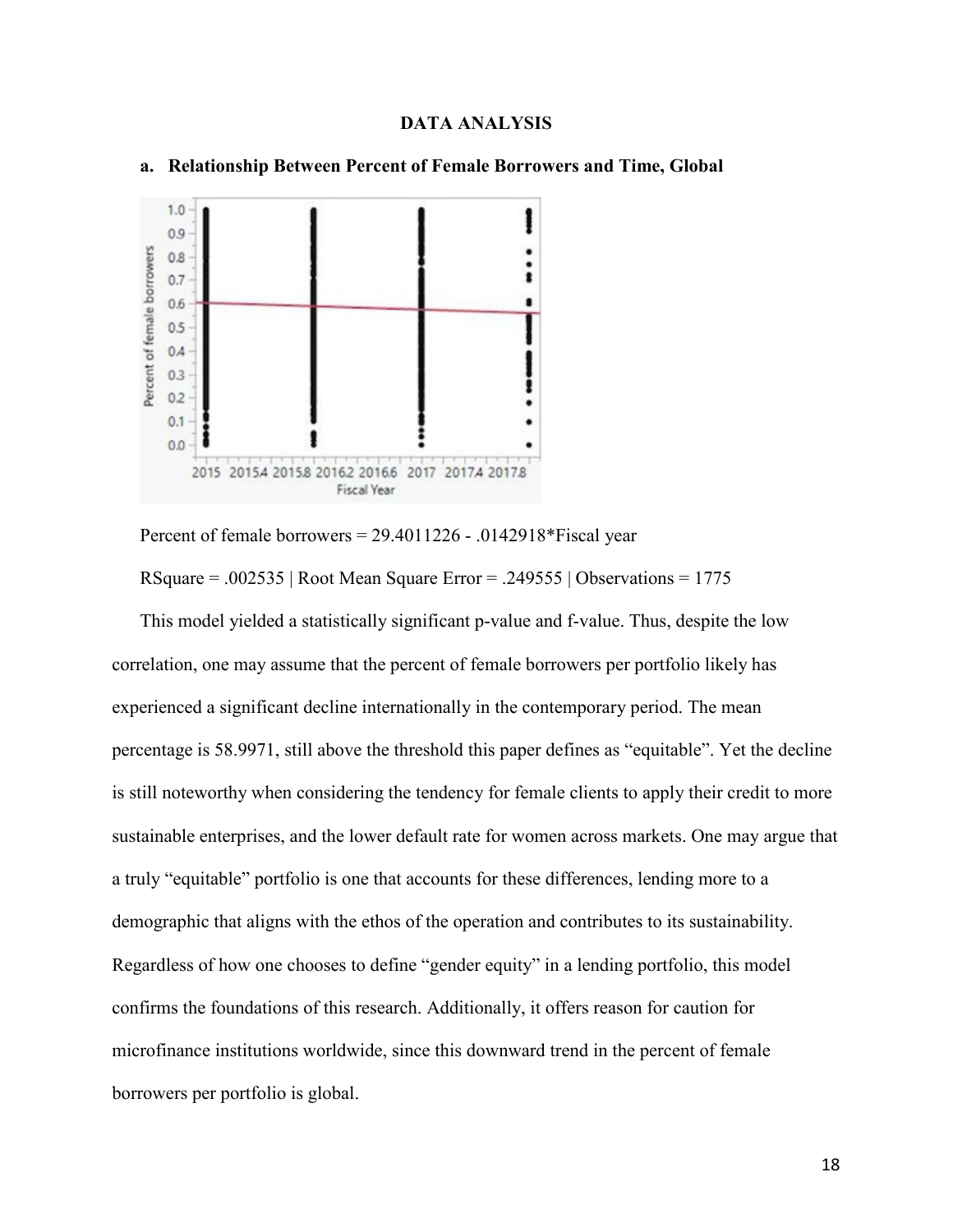

**b. Relationship Between Percent of Female Borrowers and Assets, Global**

Percent of female borrowers = .5925699 –  $1.328e^{-11*}$  Assets

RSquare = .000307 | Root Mean Square Error = .249568 | Observations = 1744

A crude interpretation of this model is that it indicates a negative linear trend between the variables. One possible explanation for this is an increasing institutional focus on bottom-line as total asset value increases, likely due to increasing investor pressures. This could indirectly impact lending to women because of the increased expenditure required to recruit and maintain them as clients. However, this explanation is not without fault; the Lack of Fit report for this model revealed an extremely unfit model, with the *Prob > F* and the *F Ratio* values unreportable due to their negligible size. The RSquare is notably insignificant. Further, the Analysis of Variance (ANOVA) table offered an *F Ratio* of .5357, indicating that within-group variance of the sample is larger than the between-group variance, or that there is a small population effect. As a result, one is unable to adequately conclude anything about this relationship.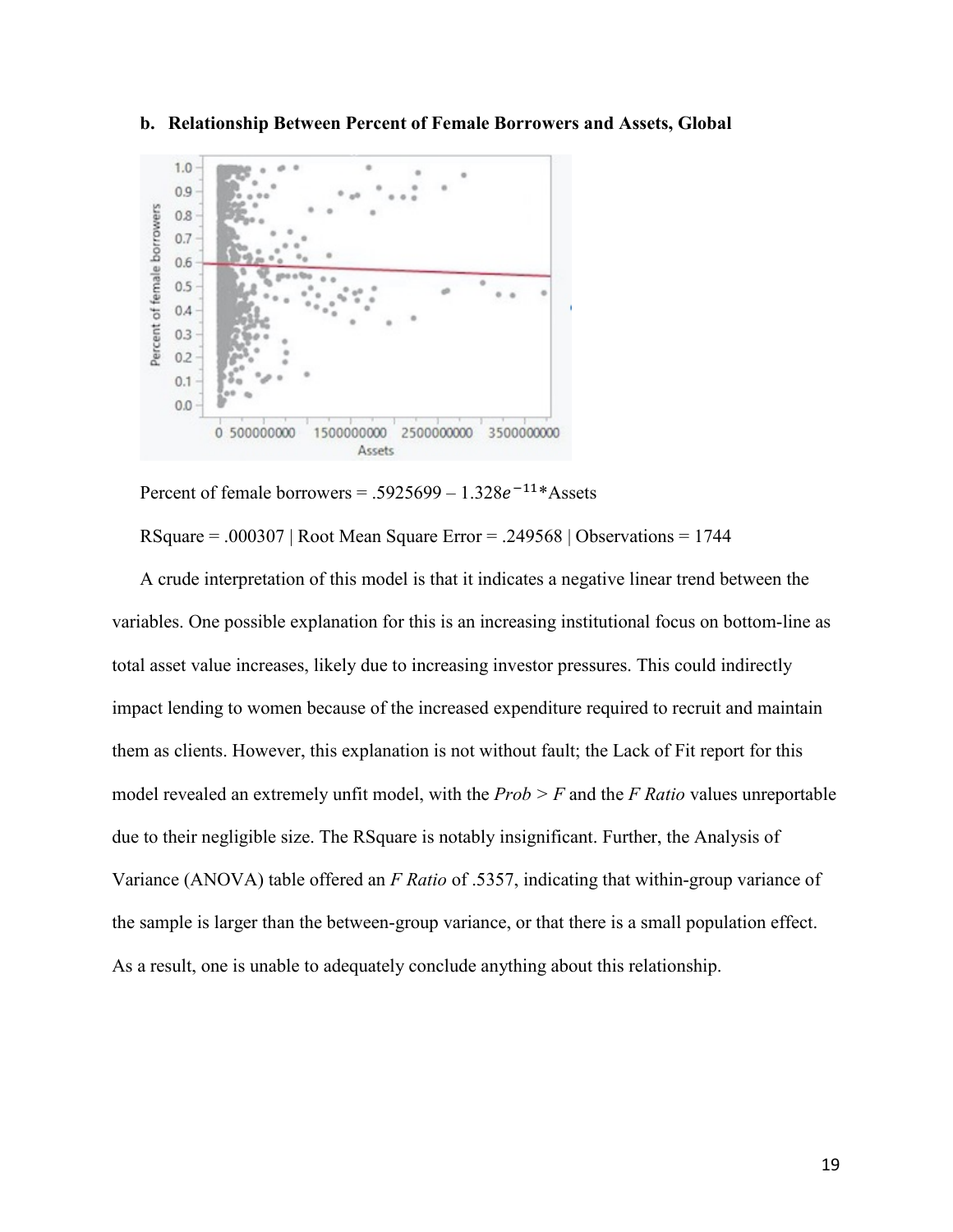#### **c. Relationship Between Percent of Female Borrowers and Women's Empowerment**



#### **Services (Nonfinancial), Global**

Percent of female borrowers = .5455864 + .2175591\*Women's empowerment services (nonfinancial) > *Yes*

RSquare =  $.148668$  | Root Mean Square Error =  $.254113$  | Observations = 202

This model shows a weak, positive correlation (.3855) between the variables: More of the institutions that offered nonfinancial women's empowerment services had high percentages of female borrowers in their portfolios. The Summary of Fit and ANOVA tables revealed a statistically significant p-value and f-value. It is certainly possible that once an institution begins offering these empowerment services, its *percent of female borrowers* value will increase, perhaps due to a cultural shift within the organization that then permeates to the lending model. Other possible explanations of this relationship include the existing empowerment services reflecting: An existing organizational commitment to lend to women; Organizational capacity that indirectly allows for greater outreach to women; An operating environment with a significantly higher proportion of women. Such alternative explanations emphasize the endogenous nature of this study's variables of interest.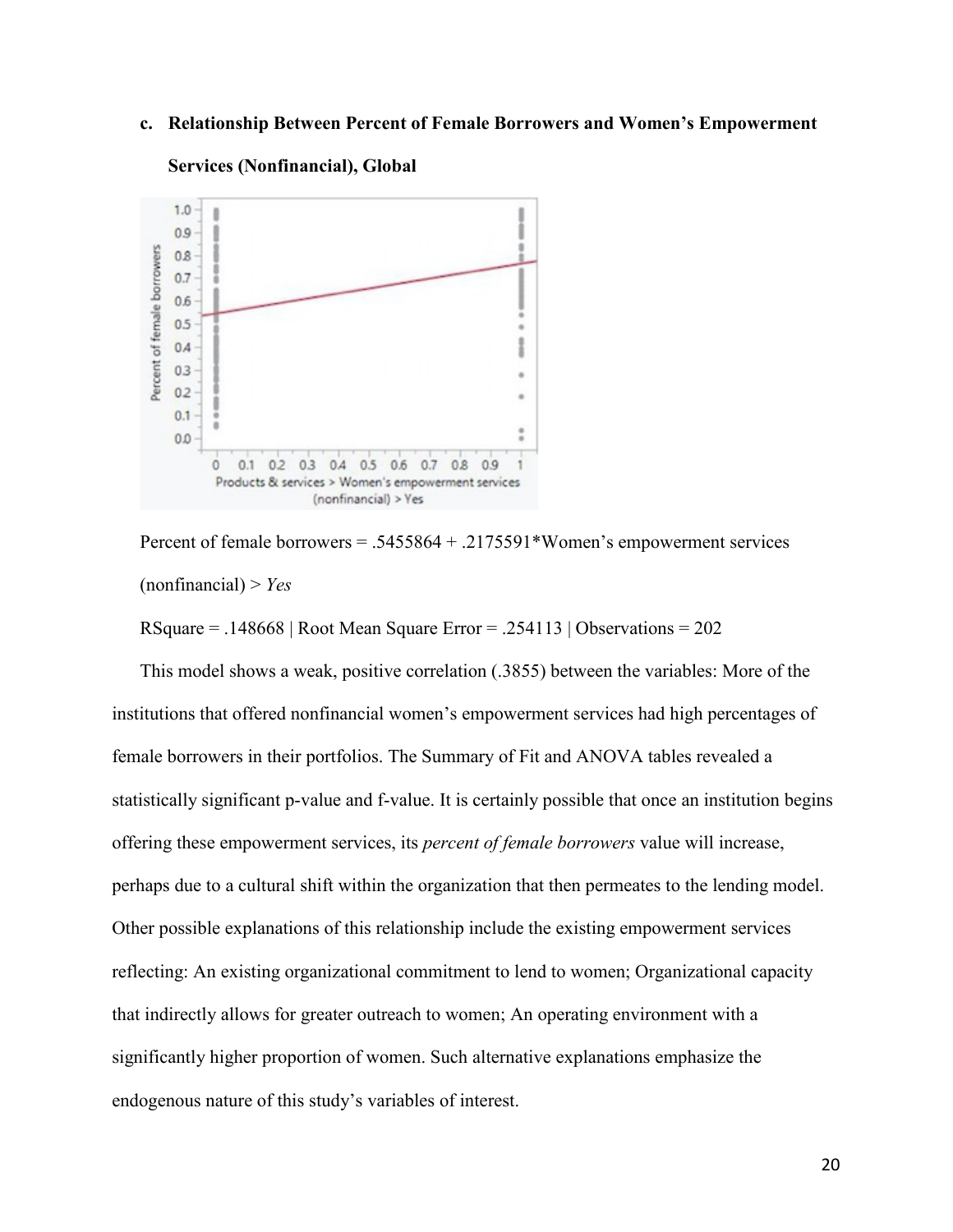## **d. Relationship Between Percent of Female Borrowers and Percent of Female**

#### **Managers, Global**



Percent of female borrowers = .5954335 - .0175181\*Percent of female managers

RSquare = .000376 | Root Mean Square Error = .249303 | Observations =  $1602$ 

One immediately notes the incredibly insignificant correlation between the variables in this model, displayed via the RSquare value. Here again the ANOVA table revealed an *F Ratio* of less than 1 (.6022), suggesting great variance within population groups relative to between-group variance. The statistically insignificant p-value and f-value further indicate the need to ignore the results of this model.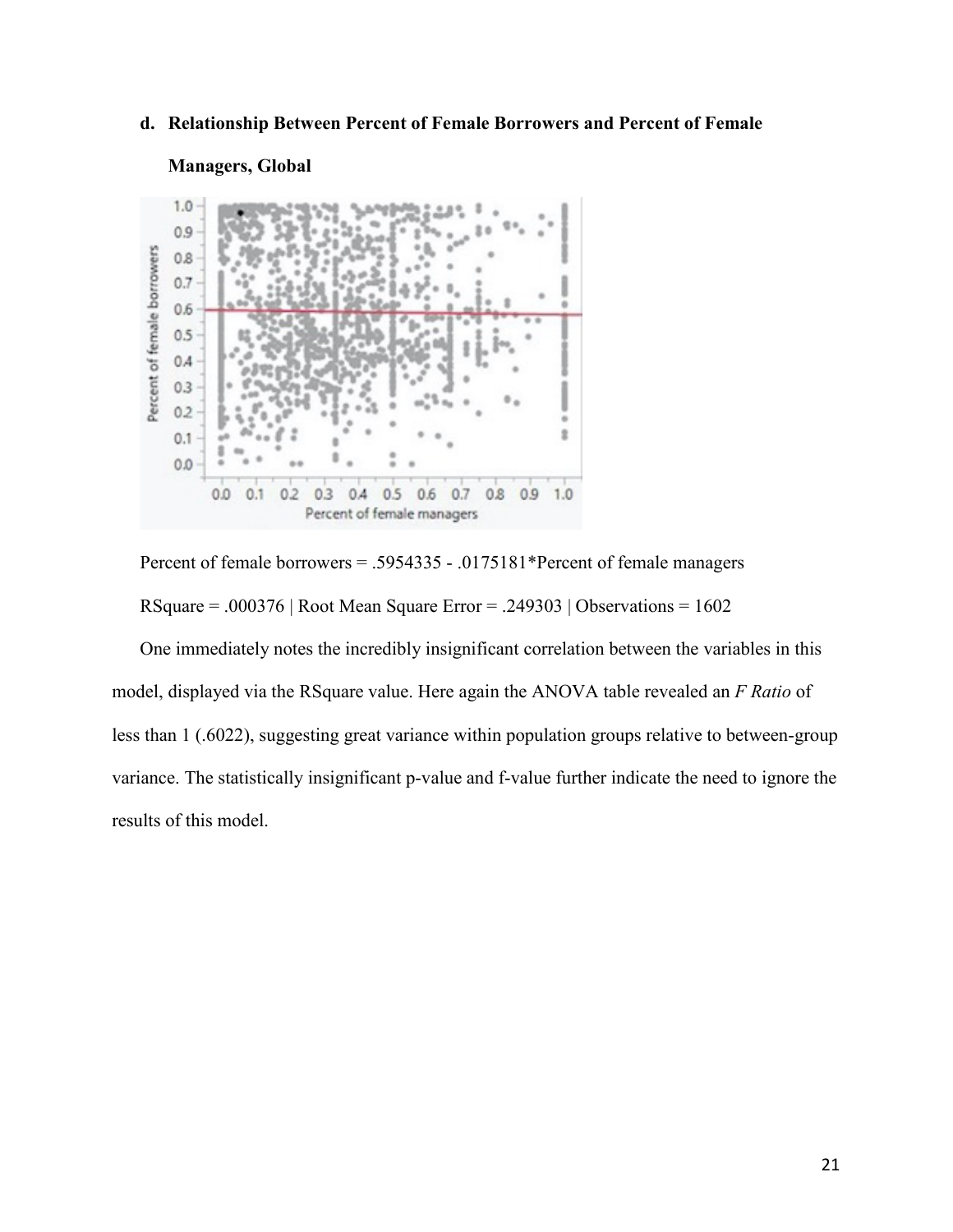#### **e. Relationship Between Percent of Female Borrowers and Percent of Female Loan**

# **Officers, Global**



Percent of female borrowers  $= .5654101 + .0753152*$  Percent of female loan officers RSquare =  $.006308$  | Root Mean Square Error =  $.248798$  | Observations = 1578

This model yielded a statistically significant p-value and f-value despite the low RSquare; this may be the result of the large sample size of 1,578. However, it is possible that this slightly positive relationship is above chance, and in this case one may attribute it to the effects of representation. That is, engaging with women who work within an MFI may encourage other women to seek its financial services. In turn, homophily biases may cause female loan officers to approve more loans for female clients. The surprising results from all baseline models, and particularly the low RSquare values, suggested that the models must be combined into a multivariate model to obtain better variable fit. Several multiple regression models were created to determine each variable's significance, with each plotting the *percent of female borrowers*  against two or more of the studied variables. In each subsequent model, the correlation increased. The best-fit multivariate model thus contained all four of the independent variables.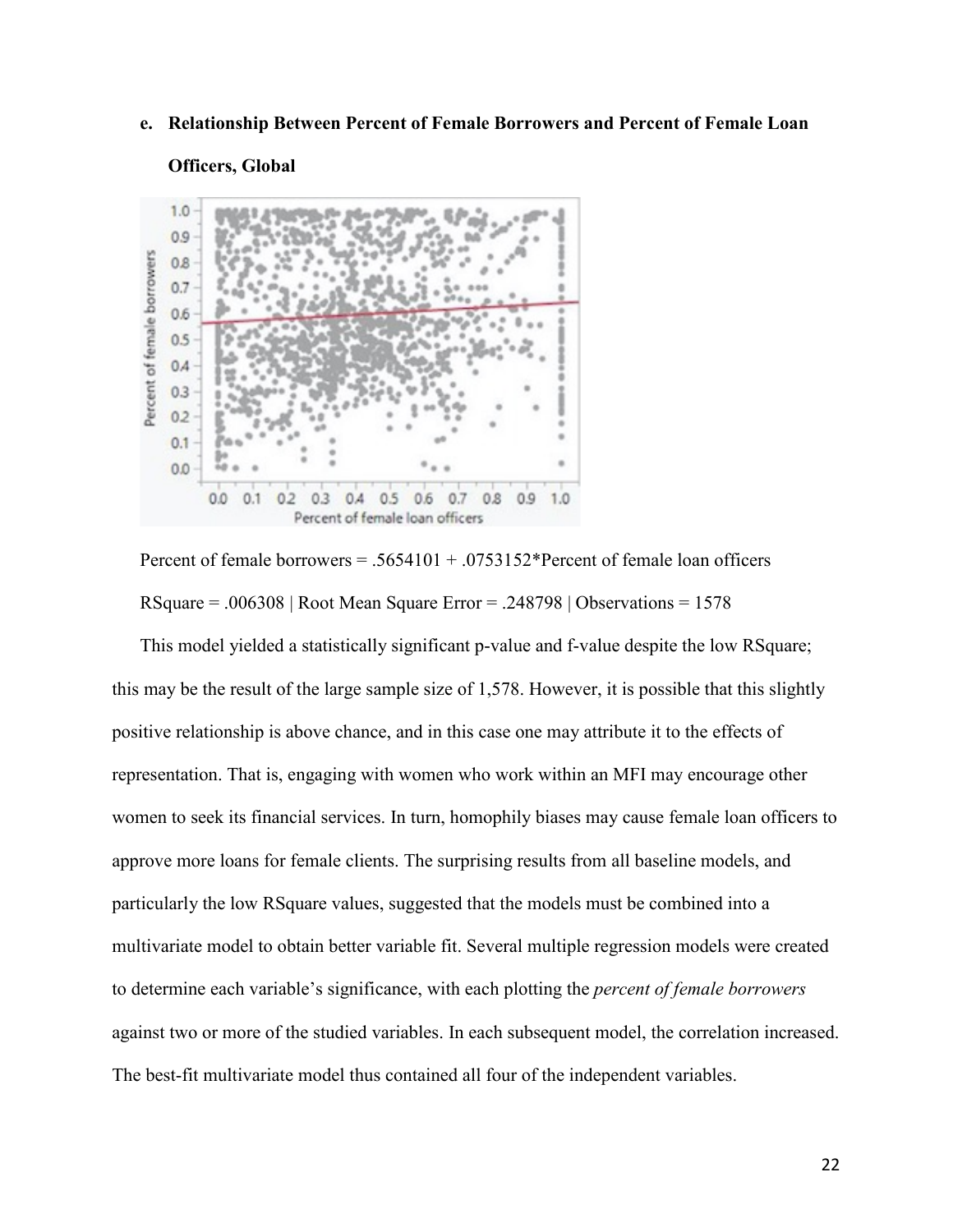**f. Relationship Between Percent of Female Borrowers, Assets, Women's** 

**Empowerment Services (Nonfinancial), Percent of Female Managers, and Percent of** 



**Female Loan Officers, Global**

**Parameter Estimates** 

| $RSquare = .131088$   Root Mean Square Error = .24482   Observations = 173 |  |  |
|----------------------------------------------------------------------------|--|--|
|----------------------------------------------------------------------------|--|--|

| Term                                                                                       |                    | Estimate Std Error t Ratio Prob> t |  |                     |  |
|--------------------------------------------------------------------------------------------|--------------------|------------------------------------|--|---------------------|--|
| Intercept                                                                                  |                    | 0.533391 0.033764                  |  | 15.80 <.0001*       |  |
| Assets                                                                                     | $2.943e-11$        | $4.8e-11$                          |  | $0.61$ $0.5410$     |  |
| Products & services > Women's empowerment services (nonfinancial) > Yes 0.1944947 0.040494 |                    |                                    |  | $4.80 \div .0001^*$ |  |
| Percent of female loan officers                                                            |                    | $-0.103076$ 0.086644               |  | $-1.19$ 0.2359      |  |
| Percent of female managers                                                                 | 0.1759927 0.101434 |                                    |  | 1.74 0.0846         |  |

Creating a multivariate model for the global data resulted in a better fit, evidenced by the higher RSquare value. The model supports the earlier simple linear regression model plotting *percent of female borrowers* against *offering of nonfinancial women's empowerment services,* for there is again a statistically significant p-value; this relationship is likely above chance. Thus, with caution, one may conclude that a relationship does exist. However, the p-values of the other three variables are not statistically significant. One problem with the model might be the small sample size; even using the global data, there were only 173 observations. This is sufficient, but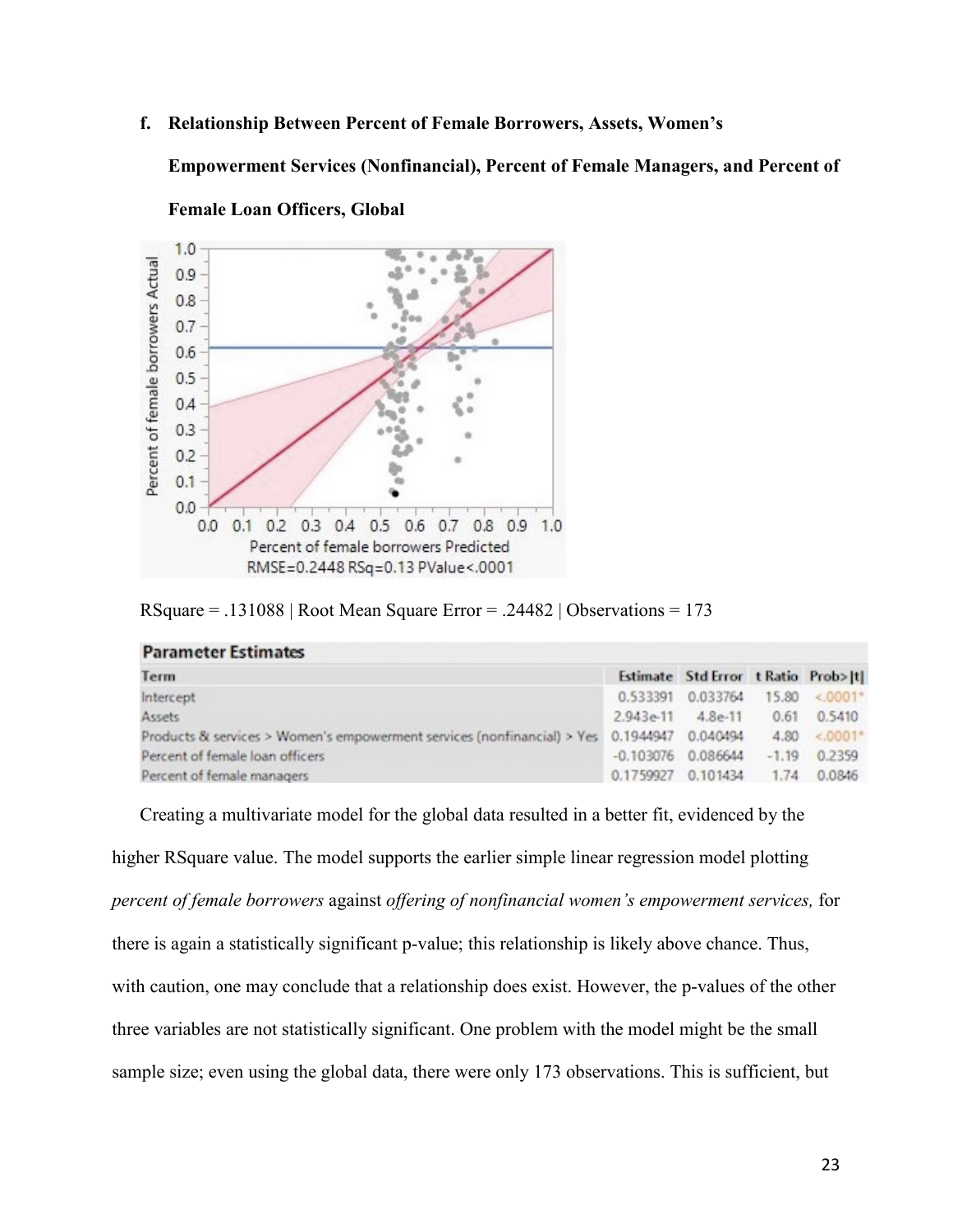certainly not ideal. Additionally, there is likely an issue of multicollinearity skewing the results, given that the independent variables are endogenous. The endogeneity may have increased the standard errors of each coefficient. So, one is still unable to make any conclusive judgments about the relationship between *percent of female borrowers* and the other three variables. New regressions were the created using data from the African continent in the hopes of identifying regional market trends from which to create recommendations.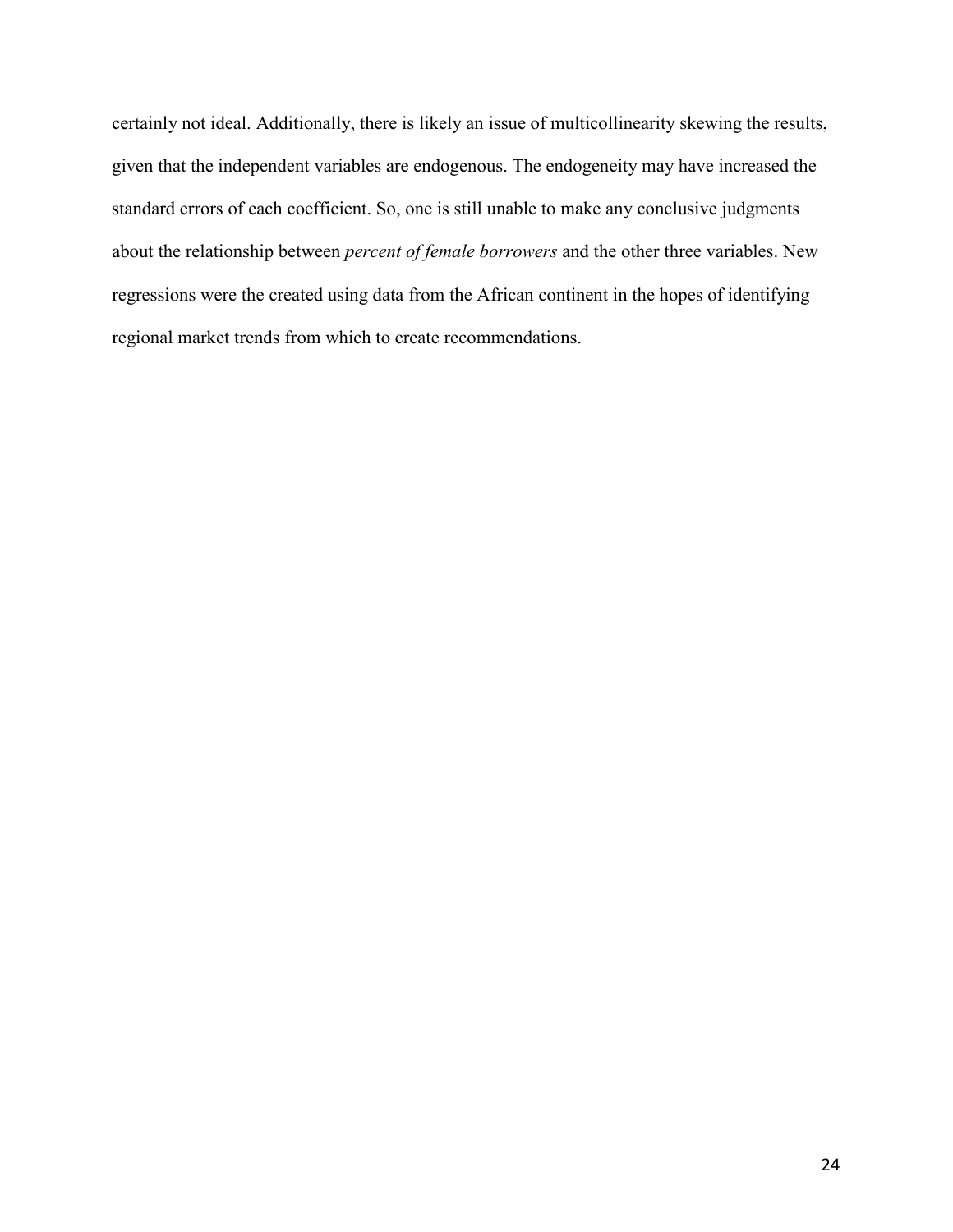

**g. Relationship Between Percent of Female Borrowers and Time, Africa**

Percent of female borrowers = -7.12877 + .0038085\*Fiscal year

RSquare = .000201 | Root Mean Square Error = .229585 | Observations =  $256$ 

The mean value was 54.89%, above the threshold for equitable portfolios per this paper's definition. The p-value and f-value reported in the Summary and ANOVA tables for this model were both statistically insignificant, and the correlation between the variables was low (.0141). No conclusions may be drawn.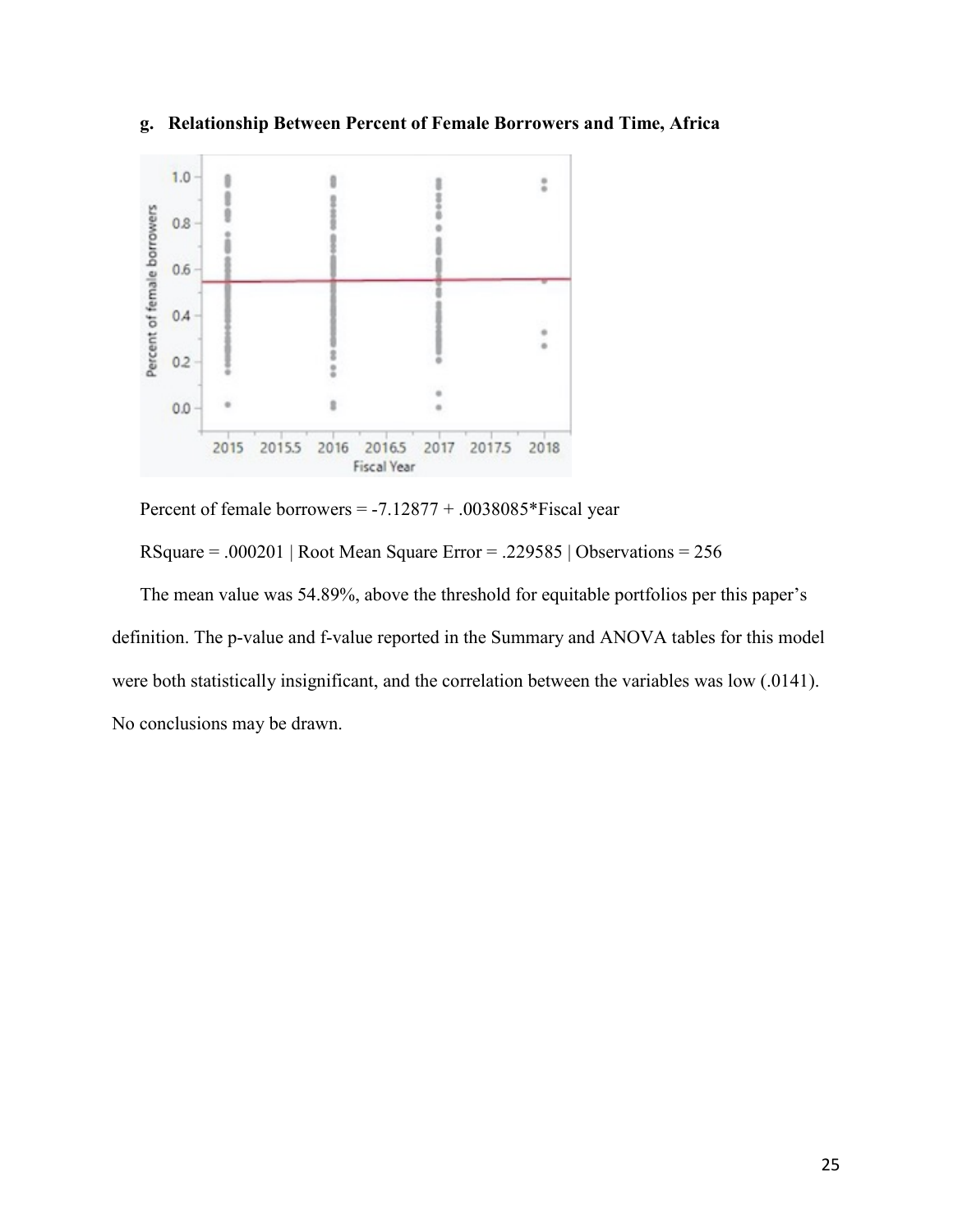

**h. Relationship Between Percent of Female Borrowers and Assets, Africa** 

Percent of female borrowers = .5736942 –  $5.027e^{-10*}$  Assets

RSquare = .028616 | Root Mean Square Error = .225747 | Observations = 249

Contrary to what was reported in the global version of this model, the Summary and ANOVA tables display a statistically significant p-value and f-value, suggesting the documented relationship is above chance. Moreover, the RSquare value here higher than in the global version of this model. The correlation still low (-.1692), but presuming the existence of a very weak relationship is possible. It may again be explained by a decreased willingness in MFIs to allocate resources towards the various components necessary to lend to women (outreach, delivery to rural locations, etc.) so that returns are not be impacted by associated expenditures.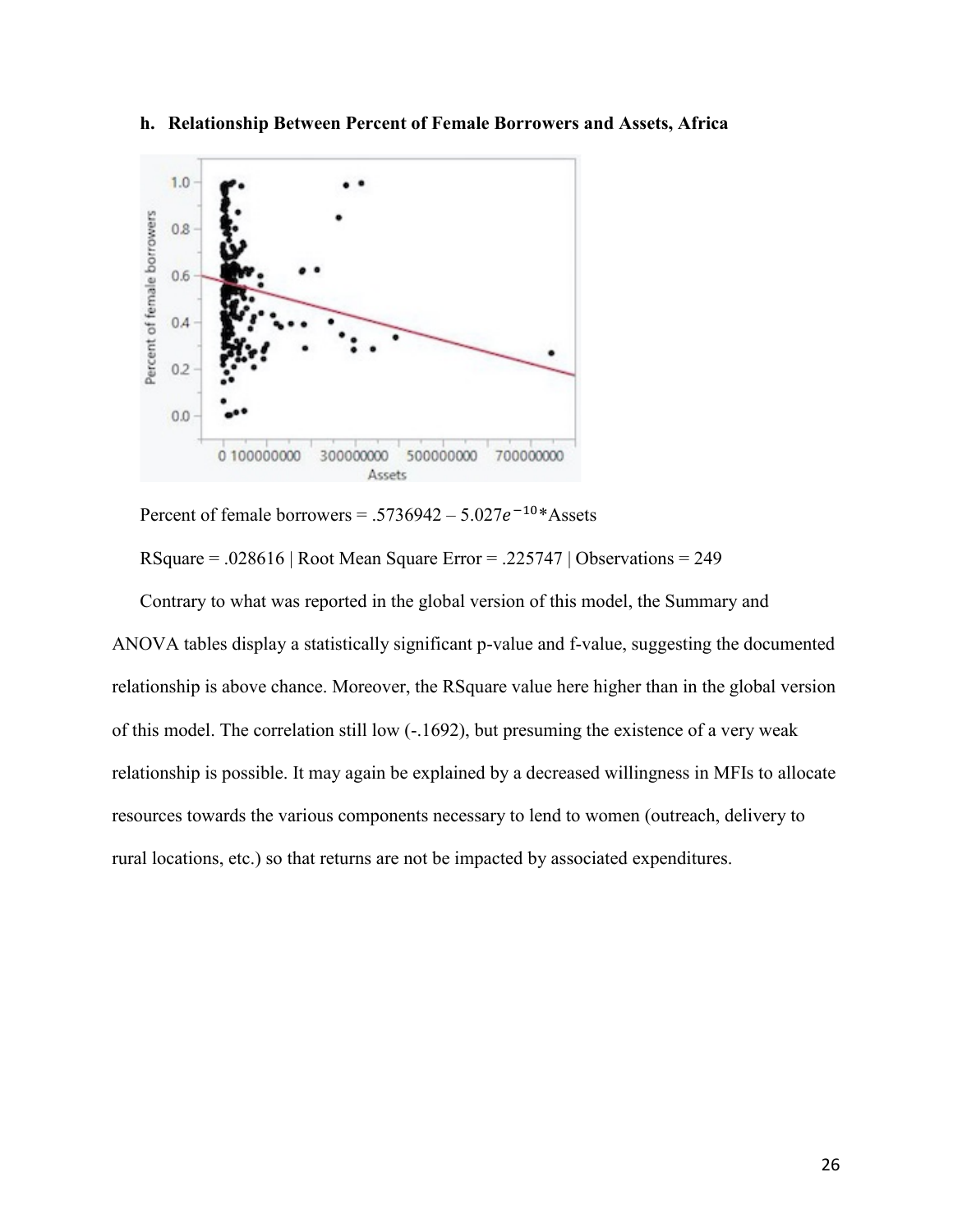## **i. Relationship Between Percent of Female Borrowers and Women's Empowerment**



## **Services (Nonfinancial), Africa**

Percent of female borrowers = .4252 + .236125\*Women's empowerment services (nonfinancial) > *Yes*

 $RSquare = .268104$  | Root Mean Square Error = .192089 | Observations = 44

While the sample size of 44 observations is of some concern, the Summary and ANOVA tables did reveal a statistically significant p-value and f-value, indicating this positive correlational relationship to be above chance. The given correlation (.5177) supports the idea of a robust relationship between the variables. This RSquare value is also stronger than the RSquare value from the global version of this model; that more variation is explained by this model hints that offering empowerment services may be especially prudent in African markets.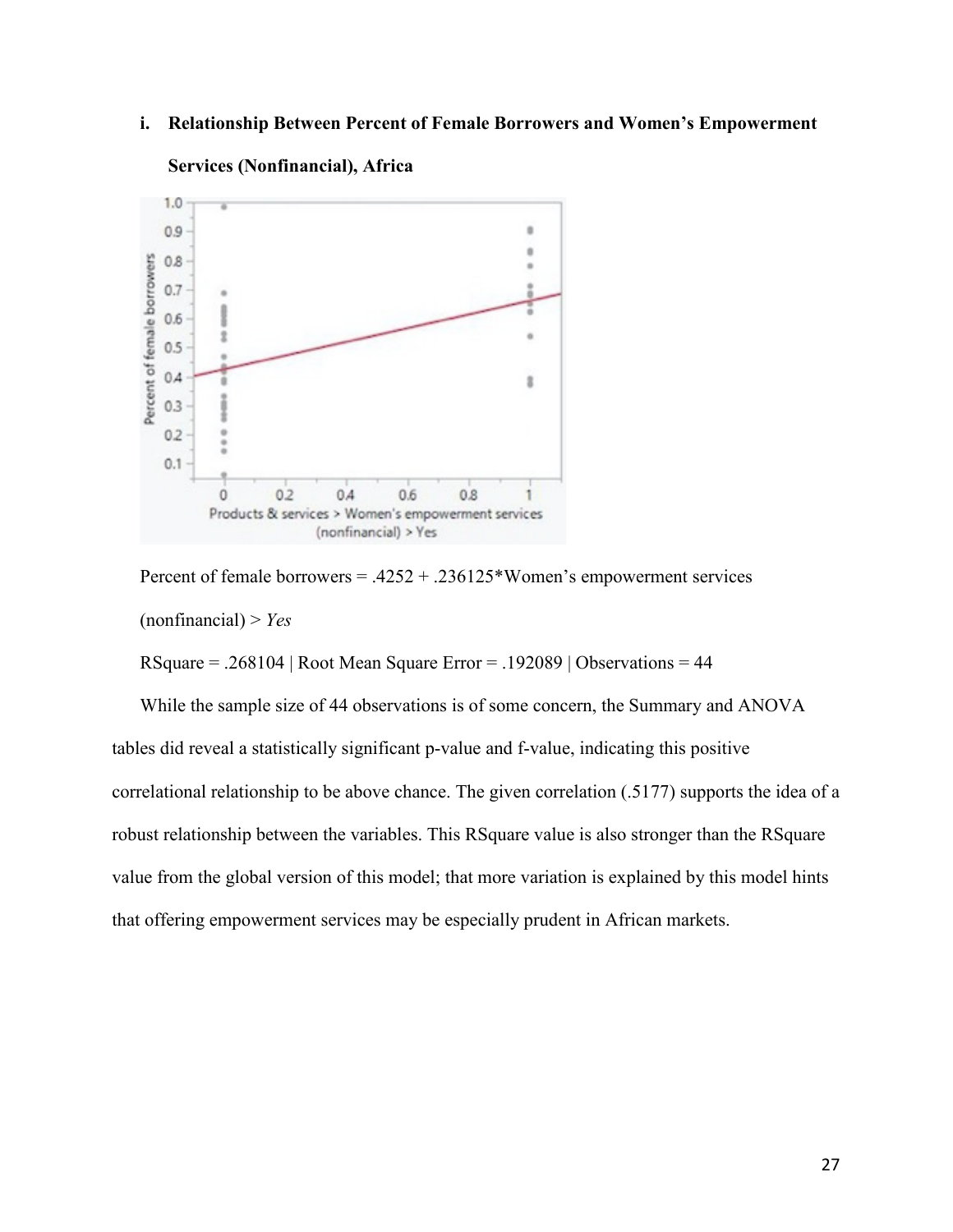## **j. Relationship Between Percent of Female Borrowers and Percent of Female**



## **Managers, Africa**

Percent of female borrowers = .4799916 + .258107\*Percent of female managers RSquare = .074479 | Root Mean Square Error = .217175 | Observations = 240

The model yielded a statistically significant p-value and f-value, suggesting that this relationship is above chance. Meanwhile, its correlation (.2729) indicates a weak, but present, relationship. The RSquare is quite low, so variability is not fully explained through this model. Yet one may still conclude the existence of a positive correlational relationship between these variables due to the significant p-value and f-value.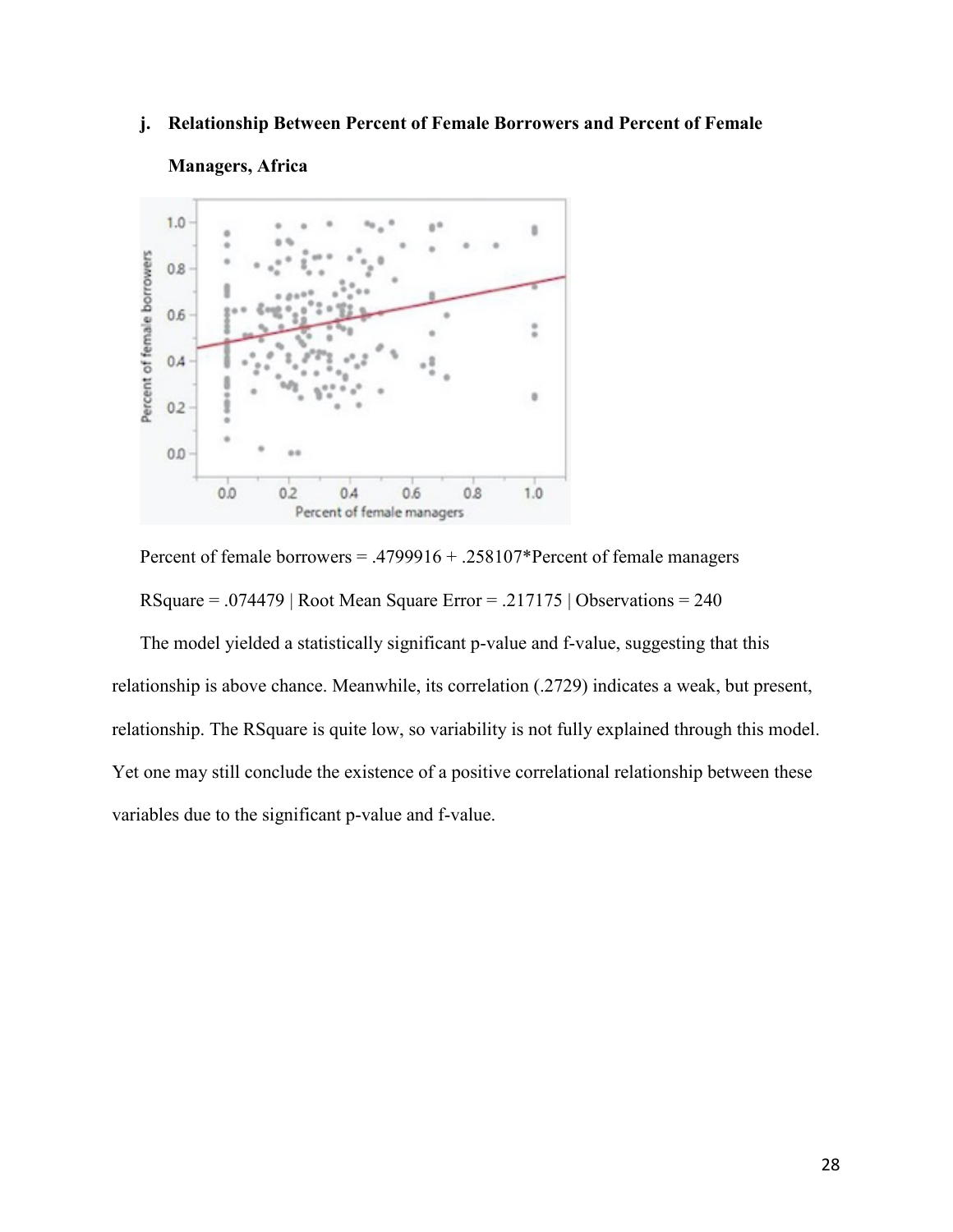## **k. Relationship Between Percent of Female Borrowers and Percent of Female Loan**



## **Officers, Africa**



The Summary table revealed a correlation of .2916 and a statistically significant p-value and f-value, indicating a weak, but present, correlational relationship. The low RSquare indicates one may not explain variance through this model, but the significant p-value and f-value allow one to at least conclude the existence of a positive correlational relationship. The high degree of unexplained variance in each of these regressions again forced the creation of a multiple regression model so as to obtain better fit.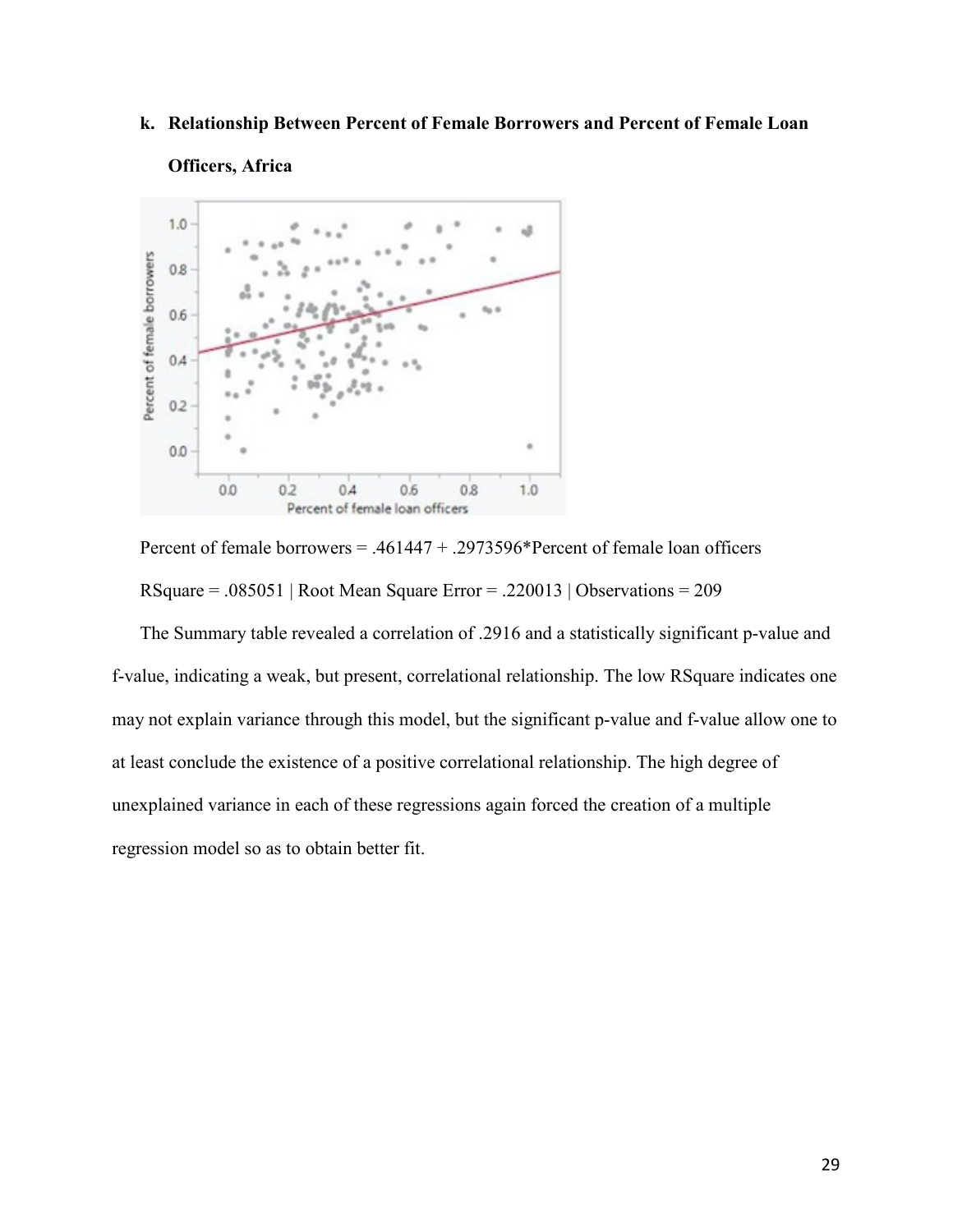**l. Relationship Between Percent of Female Borrowers, Assets, Women's** 

**Empowerment Services (Nonfinancial), Percent of Female Managers, and Percent of** 



**Female Loan Officers, Africa**

**Parameter Estimates** 

RSquare = .311861 | Root Mean Square Error = .188733 | Observations = 39

| 1.91611155515351118553                                                                                  |                                       |                                     |  |             |
|---------------------------------------------------------------------------------------------------------|---------------------------------------|-------------------------------------|--|-------------|
| Term                                                                                                    |                                       | Estimate Std Error t Ratio Prob> t  |  |             |
| Intercept                                                                                               | $0.4277378$ $0.062133$ $6.88$ < 0001* |                                     |  |             |
| Percent of female managers                                                                              | 0.0486624 0.19669                     |                                     |  | 0.25 0.8061 |
| Percent of female loan officers                                                                         | 0.2069043 0.176666                    |                                     |  | 1.17 0.2497 |
| Products & services > Women's empowerment services (nonfinancial) > Yes 0.1894735 0.064425 2.94 0.0058* |                                       |                                     |  |             |
| Assets                                                                                                  |                                       | $-1.041e-9$ 6.57e-10 $-1.58$ 0.1227 |  |             |

This model explained much more variance than previous regressions, as indicated by the .3118 RSquare value. The ANOVA table yielded a statistically significant f-value, and per the Parameter Estimates, *offering of nonfinancial women's empowerment services* is a statistically significant relationship in African markets. Yet there is still a good deal of unexplained variation here, and indeed, across all models. One is unable to determine how much the models are driven by outliers in the data.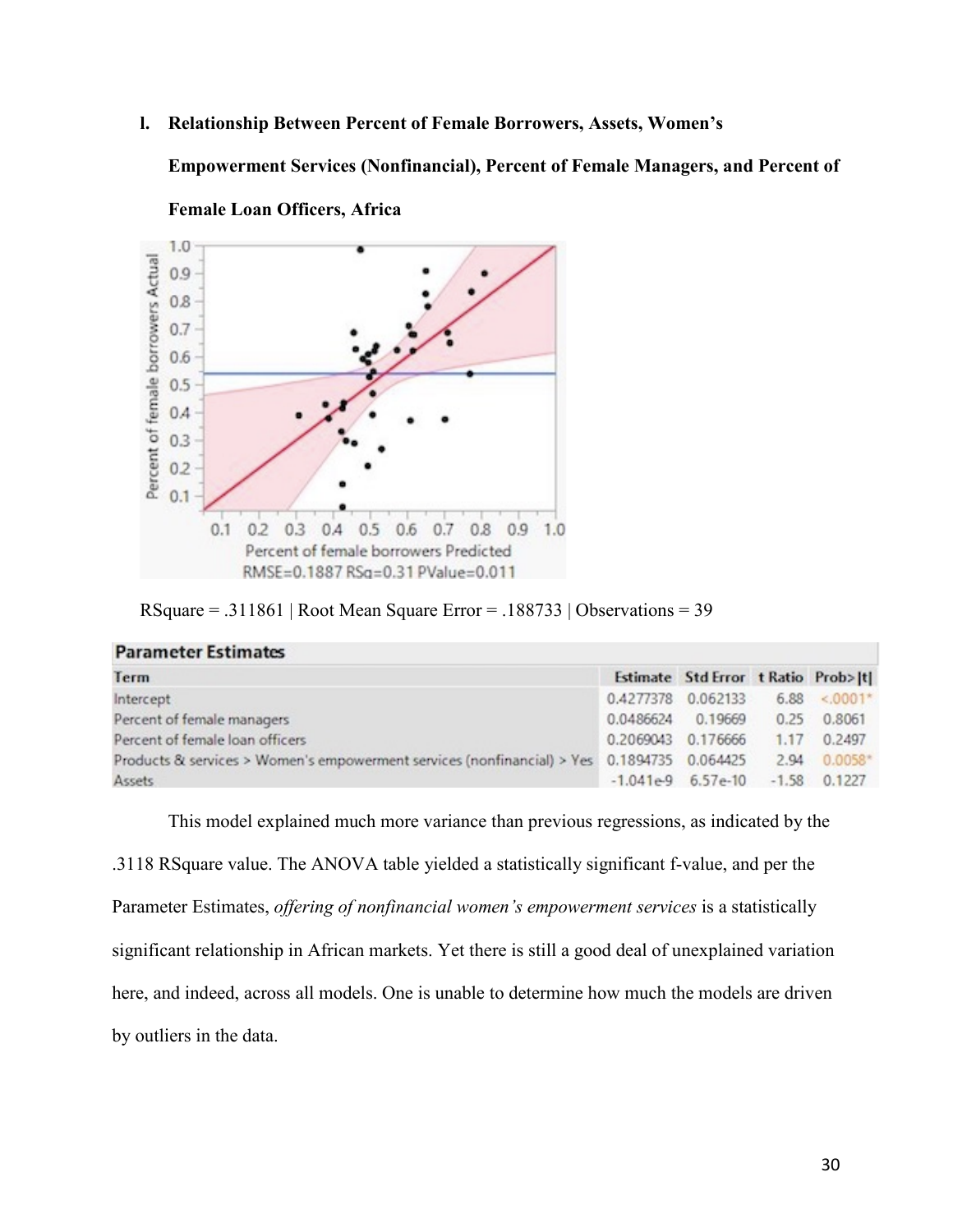#### **CONCLUSIONS**

This paper intended to identify relationships in global and Nigerian microfinance, and then to translate them into actionable recommendations for Nigerian regulatory authorities and MFIs to increase gender equity in the sector. However, the only statistically significant relationship identified in this paper's models is the positive correlation between offering of *nonfinancial women's empowerment services* and *percent of female borrowers.* As a result, the only possible recommendation one could make would pertain to these services; however, noteworthy limitations to the model samples bring even this relationship into question. The goal of the paper was to offer recommendations based on concrete, statistical relationships. As no truly sound statistical relationships were observed, this paper will not offer any.

There are critical data limitations impacting the analyses in this paper. First, the sample size used in each model was not as large as it may have been. This is due in part to variability in the regulatory environments for microfinance institutions, for many MFIs can elect not to submit annual reports containing key metrics including total asset value. The other studied predictor variables, *offering of nonfinancial women's empowerment services, percent of female loan officers,* and *percent of female managers,* are assessed using self-reported data. This must also have greatly impacted sample size, but also may mean that the data is skewed due to selfselection processes, wherein only those institutions that are operating with a particular structure choose to report, while important data is withheld from institutions who fear backlash.

Second, the nature of the variables studied is particularly conducive to the simple regression models selected for this analysis. Observations were never quite small enough to merit a partial-squares regression, for instance. However, a subsequent study might attempt a polynomial regression to potentially mitigate effects of multicollinearity and outliers. Similarly,

31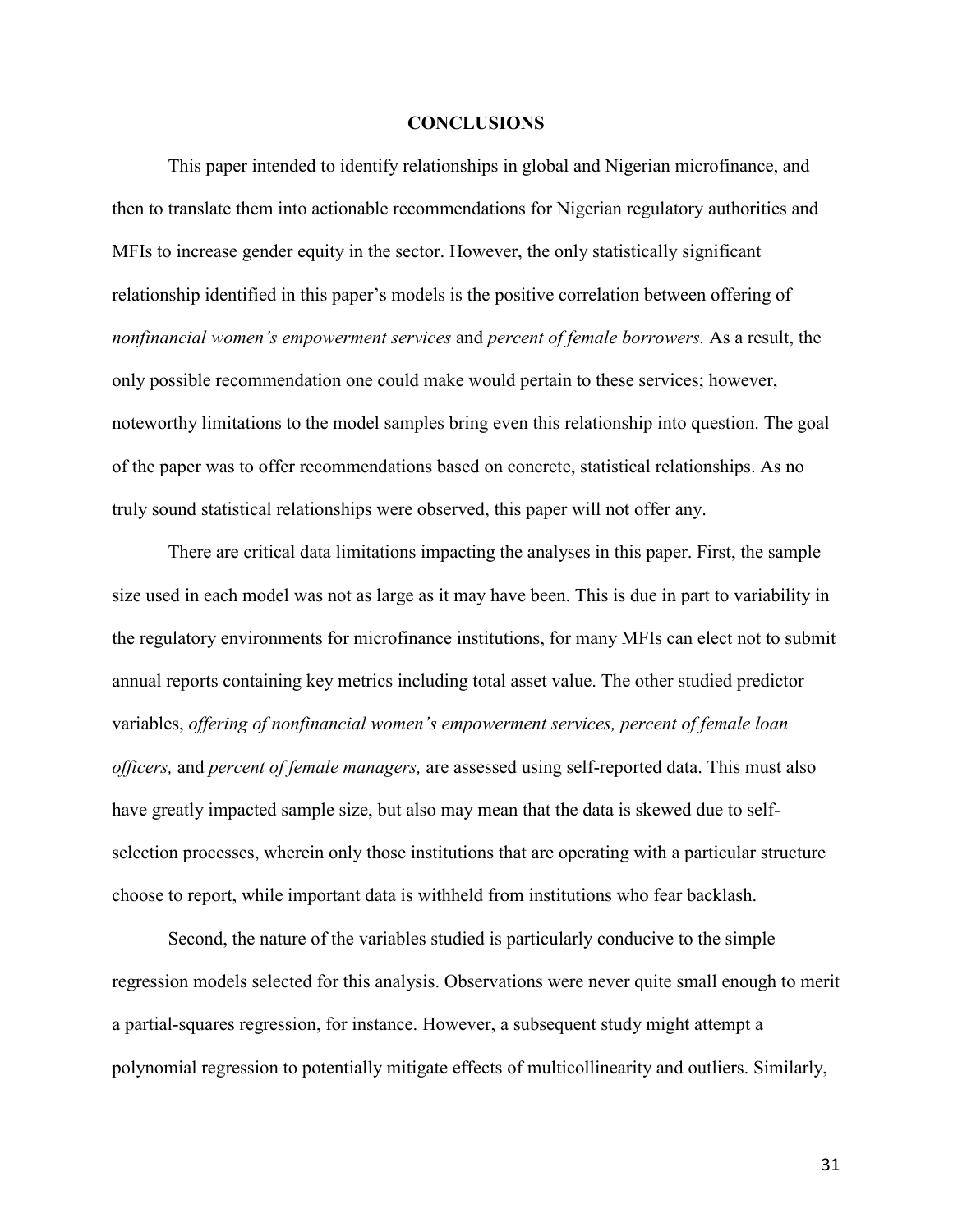the chosen independent variables themselves are likely such subtle predictors of the dependent variable that it was sometimes difficult to conclude whether or not a model's correlation met the threshold for significance in the context of this research. A future study may include additional variables that would more obviously impact rates of lending to women, such as a binary for whether fixed collateral was required for credit access, for a more nuanced dataset and multivariate analysis. Such supplementary data on collateral or other specific loan criteria was not accessible for this study.

In some sense, this paper became a study on how *not* to approach the microfinance sector. The high degree of variance in the large-scale models suggests that it is somewhat futile to rely on statistical modeling to identify market-wide trends in microfinance. Quantifying relationships between market variables, even through more sophisticated statistical models than the simple least-squares linear regressions and multiple regressions used here, requires far too much unavailable data. What's more, the extreme variability in the external regulatory environments may further confound models. Ultimately underlying these statistical quandaries is the notion that microfinance markets are not homogenous, and, from a regulatory perspective, should not be treated as such. Regulatory authorities attempting to improve the sector along any dimension are thus best served examining each institution in a qualitative and local context so as to more precisely identify immediate obstacles, as well as any additional tensions with the external community that may inhibit institutional sustainability in the long term.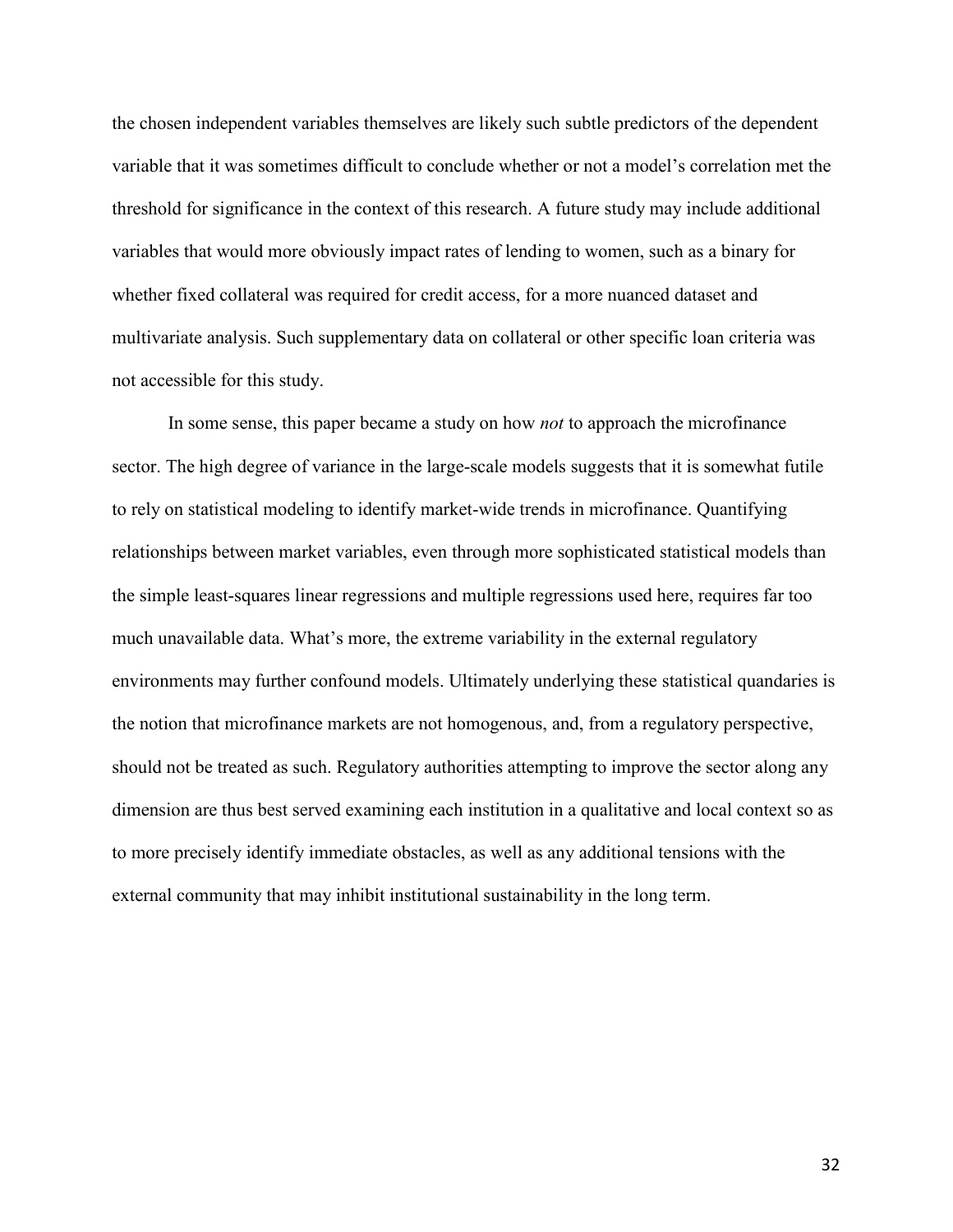#### **REFERENCES**

Ameh, Michael, and Iheanancho C. Andrew. "Socio-Economic Factors Influencing Agricultural Loan Acquisition Among Small-Scale Rice Farmers In Benue State, Nigeria." *International Journal of Innovative Agriculture & Biology Research*5, no. 4 (2017): 8-17.

<http://seahipaj.org/journals-ci/dec-2017/IJIABR/full/IJIABR-D-2-2017.pdf>

Cox, Kate, et al. "Understanding the Drivers of Organizational Capacity." *RAND Europe*, 2018.

- D'Esallier, Bert, Isabelle Guerin, and Roy Mersland. "Focus on Women in Microfinance Institutions." *The Journal of Development Studies*49, no. 5 (July 10, 2013): 589-608.
- D'Espallier, Bert, Isabelle Guerin, and Roy Mersland. "Women and Repayment in Microfinance: A Global Analysis." *World Development*39, no. 5 (May 2011).
- Di Bella, Gabriel. "The Impact of the Global Financial Crisis on Microfinance and Policy Implications." *International Monetary Fund Working Paper*, July 2011.
- Ellerman, David. "Microfinance: Some Conceptual and Methodological Problems." *What's Wrong With Microfinance?*, 2007, 149-61.
- Llanto, Gilberto, et al. "An Assessment of the Capacity and Financial Performance of Microfinance Institutions: The Philippine Case." *Journal of Philippine Development*, vol. 24, no. 43, 1997.
- Littlefield, Elizabeth, Jonathan Murdoch, and Syed Hashemi. "Is Microfinance an Effective Method of Reaching the Millennial Development Goals?" January 2003.
- Mersland, Roy. "Performance and Governance in Microfinance Institutions." *Journal of Banking and Finance*33, no. 4 (April 2009): 662-69.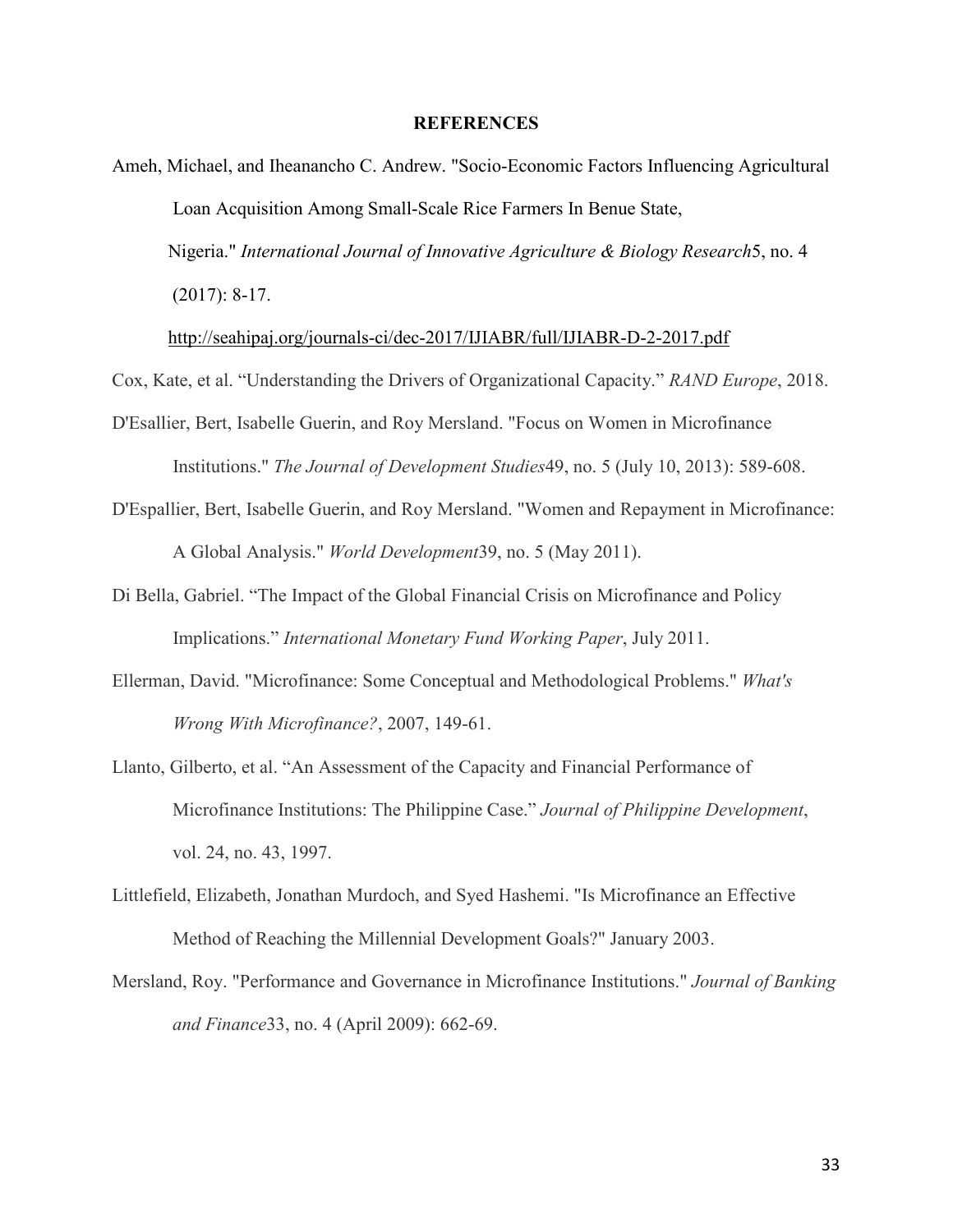- "Microfinance in Africa: Overview and Suggestions for Action by Stakeholders." *United Nations: Office of Special Advisor on Africa*, Feb. 2013.
- Mosley, P. "Microfinance and Poverty in Bolivia." *The Journal of Development Studies*37, no. 4 (March 29, 2010): 101-32.
- Nawaz, Shah. "Microfinance and Poverty Reduction: Evidence from a Village Study in Bangladesh." *The Journal of Asian and African Studies*45, no. 6 (December 16, 2010).
- Navajas, S., Schreiner, M., Meyer, R. L., Gonzalez-Vega, C. and Rodriguez-Meza, J. "Microcredit and the poorest of the poor: theory and evidence from Bolivia," *World Development*26, (2000) 333–46.

"Nigeria." *The World Factbook*, Central Intelligence Agency, 2018, www.cia.gov/library/publications/the-world-factbook/geos/ni.html.

- "Nigeria's Microfinance Bank Sector: Review and Recommendations." *World Bank Group: Finance and Markets*, Dec. 2017.
- Nourse, Timothy. "The Missing Parts of Microfinance: Services for Consumption and Insurance." *SAIS Review*21, no. 1 (2001).
- Quayes, Shakil. "Depth of Outreach and Financial Sustainability of Microfinance Institutions." *Applied Economics*44, no. 26 (2011): 3421-433.
- "Regulatory and Supervisory Framework for Microfinance Banks in Nigeria." *Central Bank of Nigeria.*
- Roberts, Peter. "The Profit Orientation of Microfinance Institutions and Effective Interest Rates." *World Development*41 (January 2013): 120-31.
- Sayuti, Abdullah Shafii, and Kabiru Hannafi Ibrahim. "Determinants of Microfinance Loan Default in Niger State, Nigeria." December 2017.